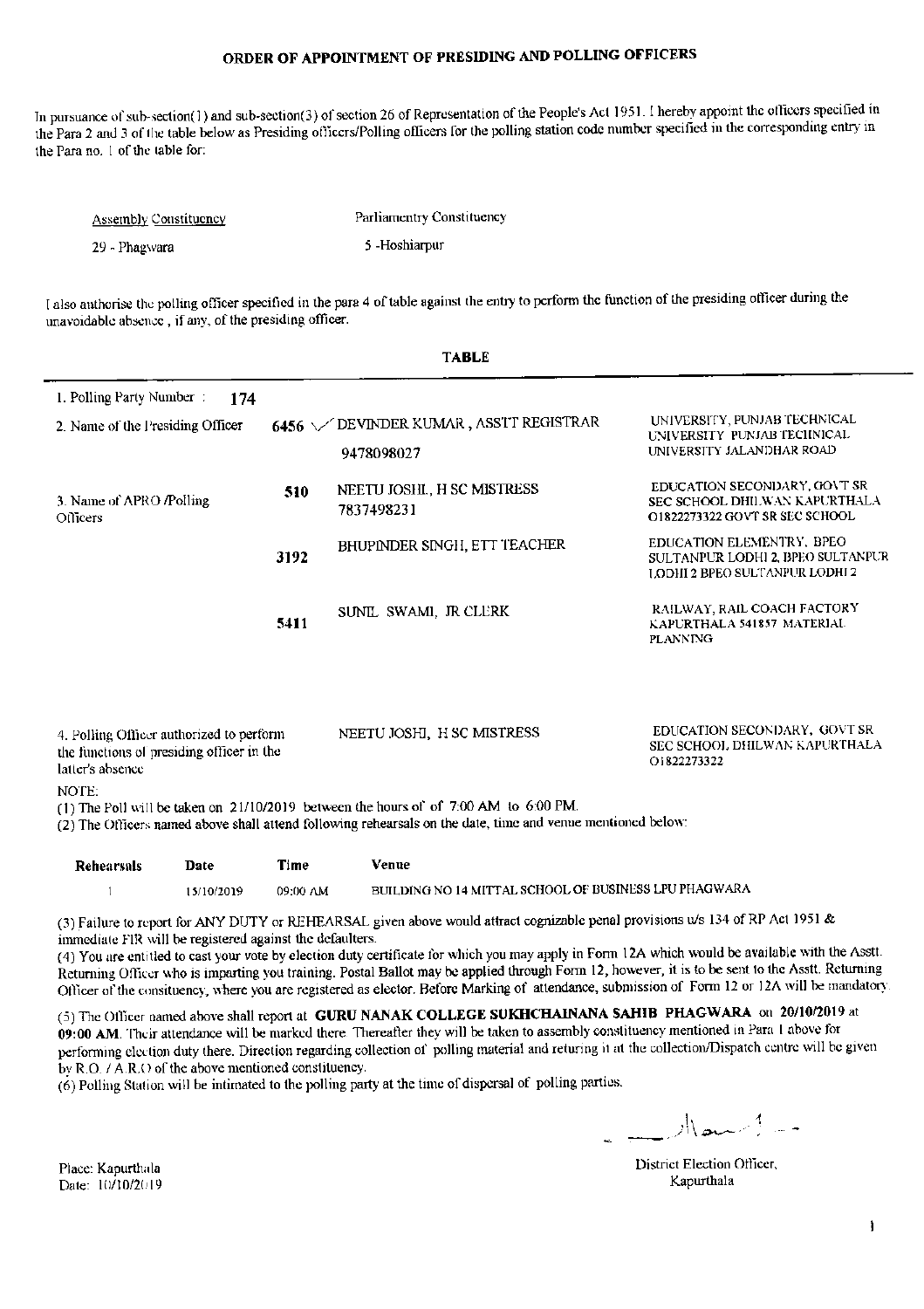In pursuance of sub-section(1) and sub-section(3) of section 26 of Representation of the People's Act 1951. I hereby appoint the officers specified in the Para 2 and 3 of the table below as Presiding officers/Polling officers for the polling station code number specified in the corresponding entry in the Para no. 1 of the table for:

| <b>Assembly Constituency</b> | Parliamentry Constituency |
|------------------------------|---------------------------|
| -29 - Phagwara               | 5-Hoshiarpur              |

I also authorise the polling officer specified in the para 4 of table against the entry to perform the function of the presiding officer during the unavoidable absence, if any, of the presiding officer.

|                                                                                                                                                                                                       |      | IADLL                                                                                                                                                                                               |                                                                                                    |  |
|-------------------------------------------------------------------------------------------------------------------------------------------------------------------------------------------------------|------|-----------------------------------------------------------------------------------------------------------------------------------------------------------------------------------------------------|----------------------------------------------------------------------------------------------------|--|
| 1. Polling Party Number:<br>216<br>2. Name of the Presiding Officer                                                                                                                                   |      | 6501 VGAGANJOT SINGH, ASSTT REGISTRAR                                                                                                                                                               | UNIVERSITY, PUNJAB TECHNICAL<br>UNIVERSITY PUNJAB TECHNICAL<br>UNIVERSITY JALANDHAR ROAD           |  |
| 3. Name of APRO /Polling<br>Officers                                                                                                                                                                  | 707  | 9478098031<br>MANREET KAUR., COMPUTER FACULTY<br>8872600764                                                                                                                                         | EDUCATION SECONDARY, GOVT HIGH<br>SCHOOL BARIAR GOVT HIGH SCHOOL<br>BARIAR GOVT HIGH SCHOOL BARIAR |  |
|                                                                                                                                                                                                       | 3300 | AMANDEEP SINGH, ETT TEACHER                                                                                                                                                                         | EDUCATION ELEMENTRY, B P E O<br>KAPURTHALA 2, B P E O KAPURTHALA 2<br><b>KAPURTHALA</b>            |  |
|                                                                                                                                                                                                       | 5461 | JASVEER KAUR, CLERK                                                                                                                                                                                 | RAILWAY, RAIL COACH FACTORY<br>KAPURTHALA 258395 PCMMO                                             |  |
| EDUCATION SECONDARY, GOVT HIGH<br>MANREET KAUR, COMPUTER FACULTY<br>4. Polling Officer authorized to perform<br><b>SCHOOL BARIAR</b><br>the functions of presiding officer in the<br>latter's absence |      |                                                                                                                                                                                                     |                                                                                                    |  |
| NOTE:                                                                                                                                                                                                 |      | (1) The Poll will be taken on 21/10/2019 between the hours of of 7:00 AM to 6:00 PM.<br>(2) The Officers named above shall attend following rehearsals on the date, time and venue mentioned below: |                                                                                                    |  |

| Rehearsals | Date       | Time     | Venue                                                 |
|------------|------------|----------|-------------------------------------------------------|
|            | 15/10/2019 | 09:00 AM | BUILDING NO 14 MITTAL SCHOOL OF BUSINESS LPU PHAGWARA |

(3) Failure to report for ANY DUTY or REHEARSAL given above would attract cognizable penal provisions u/s 134 of RP Act 1951 & immediate FIR will be registered against the defaulters.

(4) You are entitled to cast your vote by election duty certificate for which you may apply in Form 12A which would be available with the Asstt. Returning Officer who is imparting you training. Postal Ballot may be applied through Form 12, however, it is to be sent to the Asstt. Returning Officer of the consituency, where you are registered as elector. Before Marking of attendance, submission of Form 12 or 12A will be mandatory.

(5) The Officer named above shall report at GURU NANAK COLLEGE SUKHCHAINANA SAHIB PHAGWARA on 20/10/2019 at 09:00 AM. Their attendance will be marked there. Thereafter they will be taken to assembly constituency mentioned in Para 1 above for performing election duty there. Direction regarding collection of polling material and returing it at the collection/Dispatch centre will be given by R.O. / A.R.O of the above mentioned constituency.

(6) Polling Station will be intimated to the polling party at the time of dispersal of polling parties.

مساكسية بالز

District Election Officer. Kapurthala

Place: Kapurthala Date: 10/10/2019

#### $\sim$  .  $\sim$   $\sim$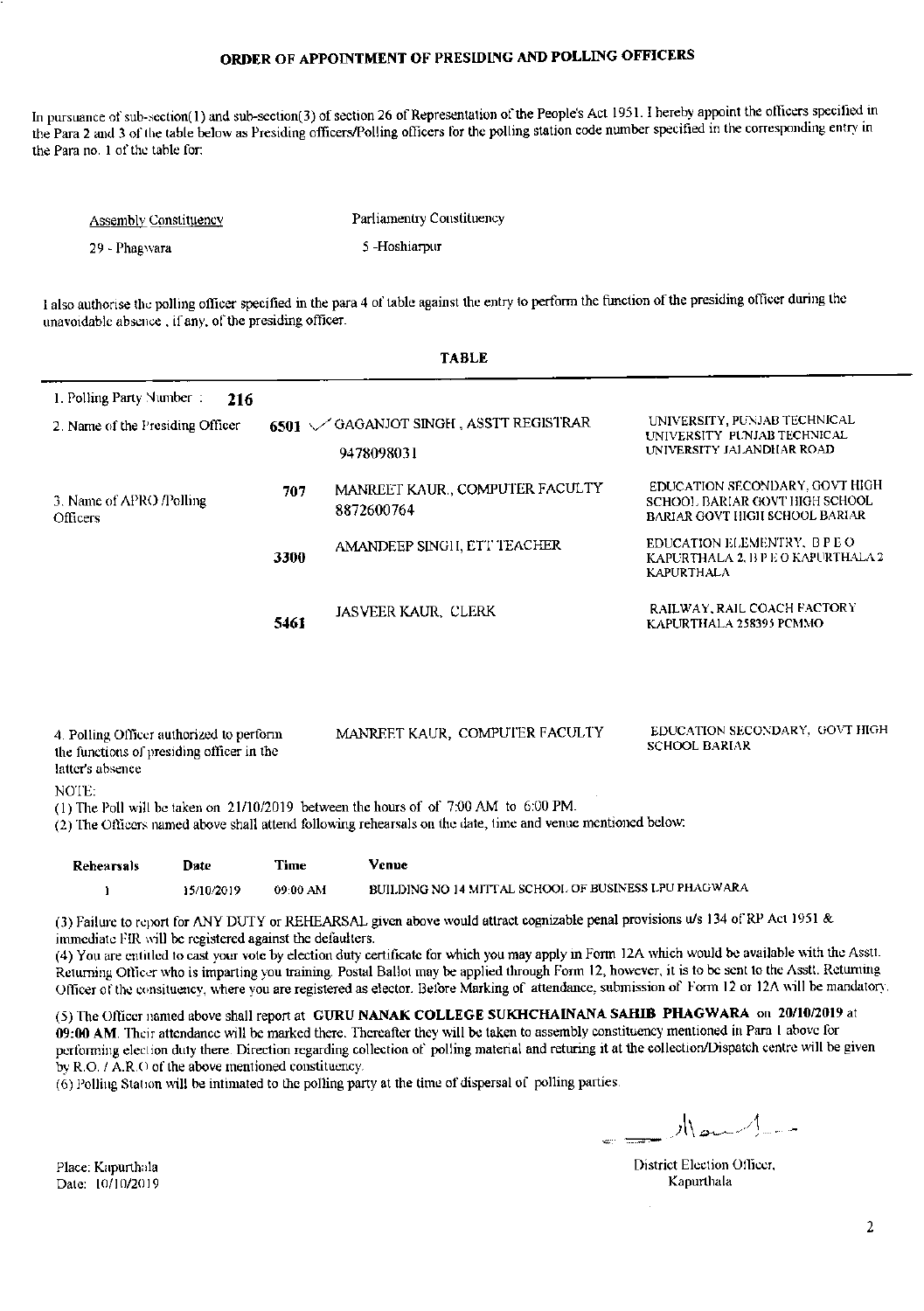In pursuance of sub-section(1) and sub-section(3) of section 26 of Representation of the People's Act 1951. I hereby appoint the officers specified in the Para 2 and 3 of the table below as Presiding officers/Polling officers for the polling station code number specified in the corresponding entry in the Para no. 1 of the table for:

| <b>Assembly Constituency</b> | Parliamentry Constituency |
|------------------------------|---------------------------|
| -29 - Phagwara               | 5-Hoshiarpur              |

I also authorise the polling officer specified in the para 4 of table against the entry to perform the function of the presiding officer during the unavoidable absence, if any, of the presiding officer.

| <b>TABLE</b>                                                                                                                                                                                                                                                                                                                                                                                                              |      |                                               |                                                                                                         |  |
|---------------------------------------------------------------------------------------------------------------------------------------------------------------------------------------------------------------------------------------------------------------------------------------------------------------------------------------------------------------------------------------------------------------------------|------|-----------------------------------------------|---------------------------------------------------------------------------------------------------------|--|
| 1. Polling Party Number:<br>130<br>2. Name of the Presiding Officer                                                                                                                                                                                                                                                                                                                                                       |      | 6542 / RAKESH KUMAR, AST PROF<br>9501029568   | UNIVERSITY, PUNJAB TECHNICAL<br>UNIVERSITY PUNJAB TECHNICAL<br>UNIVERSITY JALANDHAR ROAD                |  |
| 3. Name of APRO Polling<br>Officers                                                                                                                                                                                                                                                                                                                                                                                       | 1212 | NEERU RAJ PAL., LECT IN POL SCI<br>9501628899 | EDUCATION SECONDARY, GOVT SR<br>SEC SCHOOL BOYS KAPURTHALA GOVT<br><b>SR SEC SCHOOL BOYS KAPURTHALA</b> |  |
|                                                                                                                                                                                                                                                                                                                                                                                                                           | 6022 | GOGA RANI, OTHERS                             | HEALTH AND FAMILY WELFARE, CIVIL<br>SURGEON KAPURTHALA, SMO INCH<br>KALA SANGHIA                        |  |
|                                                                                                                                                                                                                                                                                                                                                                                                                           | 2354 | KASHMIR SINGH, LA                             | AGRICULTURE, RICE RESEARCH<br>CENTRE KAPURTHALA RICE RESEARCH<br><b>CENTRE KAPURTHALA DISTT</b>         |  |
| EDUCATION SECONDARY, GOVT SR<br>NEERU RAJ PAL, LECT IN POL SCI<br>4. Polling Officer authorized to perform<br>SEC SCHOOL BOYS KAPURTHALA<br>the functions of presiding officer in the<br>latter's absence<br>NOTE:<br>(1) The Poll will be taken on 21/10/2019 between the hours of of 7:00 AM to 6:00 PM.<br>(2) The Officers named above shall attend following rehearsals on the date, time and venue mentioned below: |      |                                               |                                                                                                         |  |
|                                                                                                                                                                                                                                                                                                                                                                                                                           |      |                                               |                                                                                                         |  |

| Rehearsals | Date       | Time     | Venue                                                 |
|------------|------------|----------|-------------------------------------------------------|
|            | 15/10/2019 | 09:00 AM | BUILDING NO 14 MITTAL SCHOOL OF BUSINESS LPU PHAGWARA |

(3) Failure to report for ANY DUTY or REHEARSAL given above would attract cognizable penal provisions  $\psi$ s 134 of RP Act 1951 & immediate FIR will be registered against the defaulters.

(4) You are entitled to cast your vote by election duty certificate for which you may apply in Form 12A which would be available with the Asstt. Returning Officer who is imparting you training. Postal Ballot may be applied through Form 12, however, it is to be sent to the Asstt. Returning Officer of the consituency, where you are registered as elector. Before Marking of attendance, submission of Form 12 or 12A will be mandatory.

(5) The Officer named above shall report at GURU NANAK COLLEGE SUKHCHAINANA SAHIB PHAGWARA on 20/10/2019 at 09:00 AM. Their attendance will be marked there. Thereafter they will be taken to assembly constituency mentioned in Para 1 above for performing election duty there. Direction regarding collection of polling material and returing it at the collection/Dispatch centre will be given by R.O. / A.R.O of the above mentioned constituency.

(6) Polling Station will be intimated to the polling party at the time of dispersal of polling parties.

 $\mathbb{R}$ 

District Election Officer, Kapurthala

Place: Kapurthala Date: 10/10/2019

3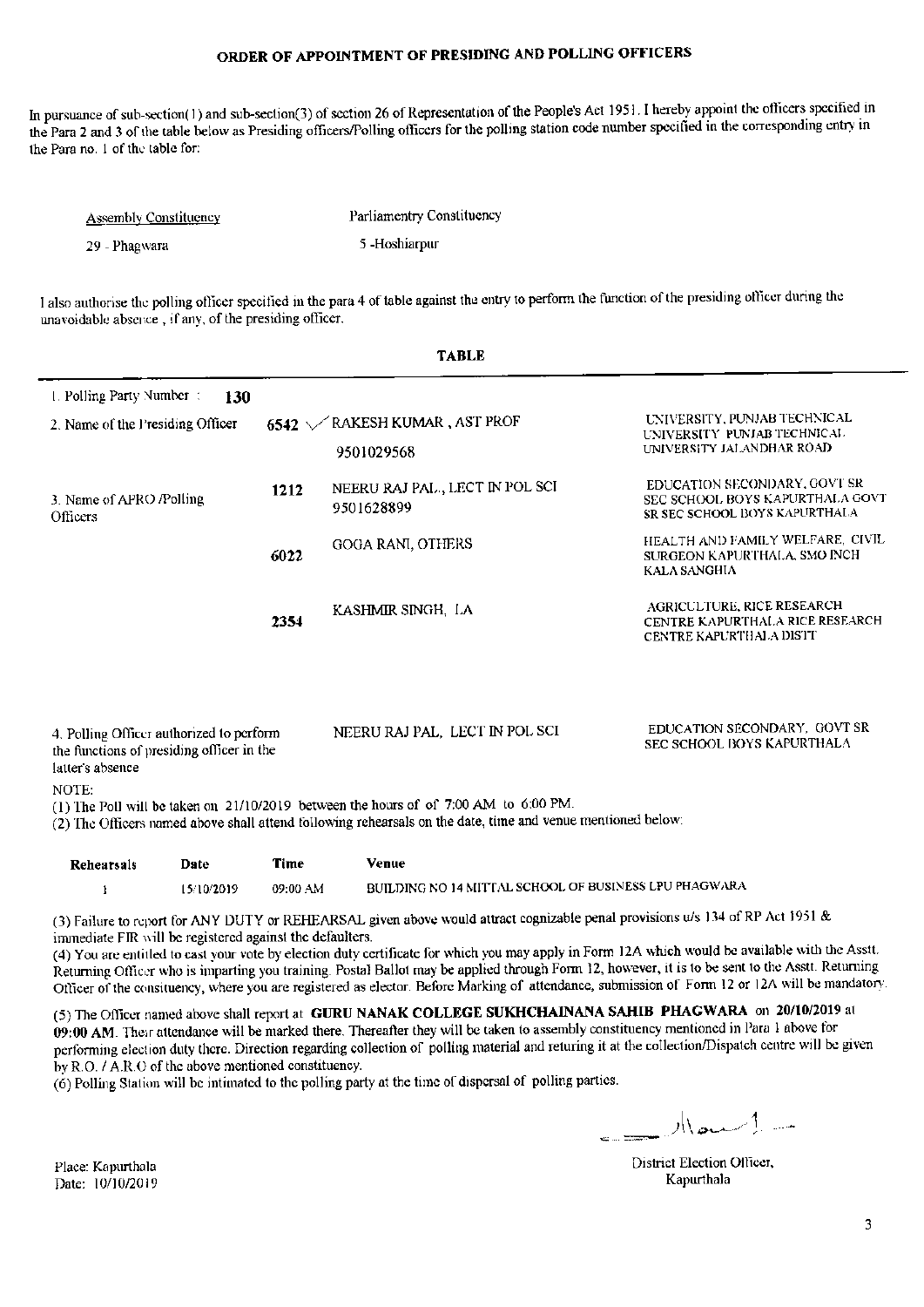In pursuance of sub-section(1) and sub-section(3) of section 26 of Representation of the People's Act 1951. I hereby appoint the officers specified in the Para 2 and 3 of the table below as Presiding officers/Polling officers for the polling station code number specified in the corresponding entry in the Para no. 1 of the table for:

| <b>Assembly Constituency</b> | Parliamentry Constituency |
|------------------------------|---------------------------|
| 29 - Phagwara                | 5 - Hoshiarpur            |

I also authorise the polling officer specified in the para 4 of table against the entry to perform the function of the presiding officer during the unavoidable absence, if any, of the presiding officer.

**TABLE** 

| 1. Polling Party Number:                                                                                  | 156        |          |                                                                                                                                                                                                       |                                                                                                    |
|-----------------------------------------------------------------------------------------------------------|------------|----------|-------------------------------------------------------------------------------------------------------------------------------------------------------------------------------------------------------|----------------------------------------------------------------------------------------------------|
| 2. Name of the Presiding Officer                                                                          |            |          | 6554 / DEEPAK SIDANA, PROGRAMMAR<br>9478098043                                                                                                                                                        | UNIVERSITY, PUNJAB TECHNICAL<br>UNIVERSITY PUNJAB TECHNICAL<br>UNIVERSITY JALANDHAR ROAD           |
| 3. Name of APRO /Polling<br><b>Officers</b>                                                               |            | 916      | AMANDEEP KAUR., COMPUTER FACULTY<br>8437800520                                                                                                                                                        | EDUCATION SECONDARY, G S S<br>SCHOOL DUDWINDI KAPURTHALA G S S<br>SCHOOL DUDWINDI KAPURTHALA G S S |
|                                                                                                           |            | 1974     | GURMIT KAUR, HINDI MISTRESS                                                                                                                                                                           | EDUCATION SECONDARY, GMS<br>BISHANPUR JATTAN KAPURTHALA,<br>GMS BISHANPUR JATTAN KAPURTHALA        |
|                                                                                                           |            | 2992     | PARWINDER SINGH, ETT                                                                                                                                                                                  | EDUCATION ELEMENTRY, BPEO<br>KAPURTHALA 3 BPEO KAPURTHALA 3<br><b>BPEO KAPURTHALA 3</b>            |
| 4. Polling Officer authorized to perform<br>the functions of presiding officer in the<br>latter's absence |            |          | AMANDEEP KAUR, COMPUTER FACULTY                                                                                                                                                                       | EDUCATION SECONDARY, G S S<br>SCHOOL DUDWINDI KAPURTHALA                                           |
| NOTE:                                                                                                     |            |          | (1) The Poll will be taken on $21/10/2019$ between the hours of of 7:00 AM to 6:00 PM.<br>(2) The Officers named above shall attend following rehearsals on the date, time and venue mentioned below; |                                                                                                    |
| Rehearsals                                                                                                | Date       | Time     | Venue                                                                                                                                                                                                 |                                                                                                    |
| I                                                                                                         | 15/10/2019 | 09:00 AM | BUILDING NO 14 MITTAL SCHOOL OF BUSINESS LPU PHAGWARA                                                                                                                                                 |                                                                                                    |

(3) Failure to report for ANY DUTY or REHEARSAL given above would attract cognizable penal provisions u/s 134 of RP Act 1951 & immediate FIR will be registered against the defaulters.

(4) You are entitled to cast your vote by election duty certificate for which you may apply in Form 12A which would be available with the Asstt. Returning Officer who is imparting you training. Postal Ballot may be applied through Form 12, however, it is to be sent to the Asst. Returning Officer of the consituency, where you are registered as elector. Before Marking of attendance, submission of Form 12 or 12A will be mandatory.

(5) The Officer named above shall report at GURU NANAK COLLEGE SUKHCHAINANA SAHIB PHAGWARA on 20/10/2019 at 09:00 AM. Their attendance will be marked there. Thereafter they will be taken to assembly constituency mentioned in Para 1 above for performing election duty there. Direction regarding collection of polling material and returing it at the collection/Dispatch centre will be given by R.O. / A.R.O of the above mentioned constituency. (6) Polling Station will be intimated to the polling party at the time of dispersal of polling parties.

 $M$ and -

District Election Officer, Kapurthala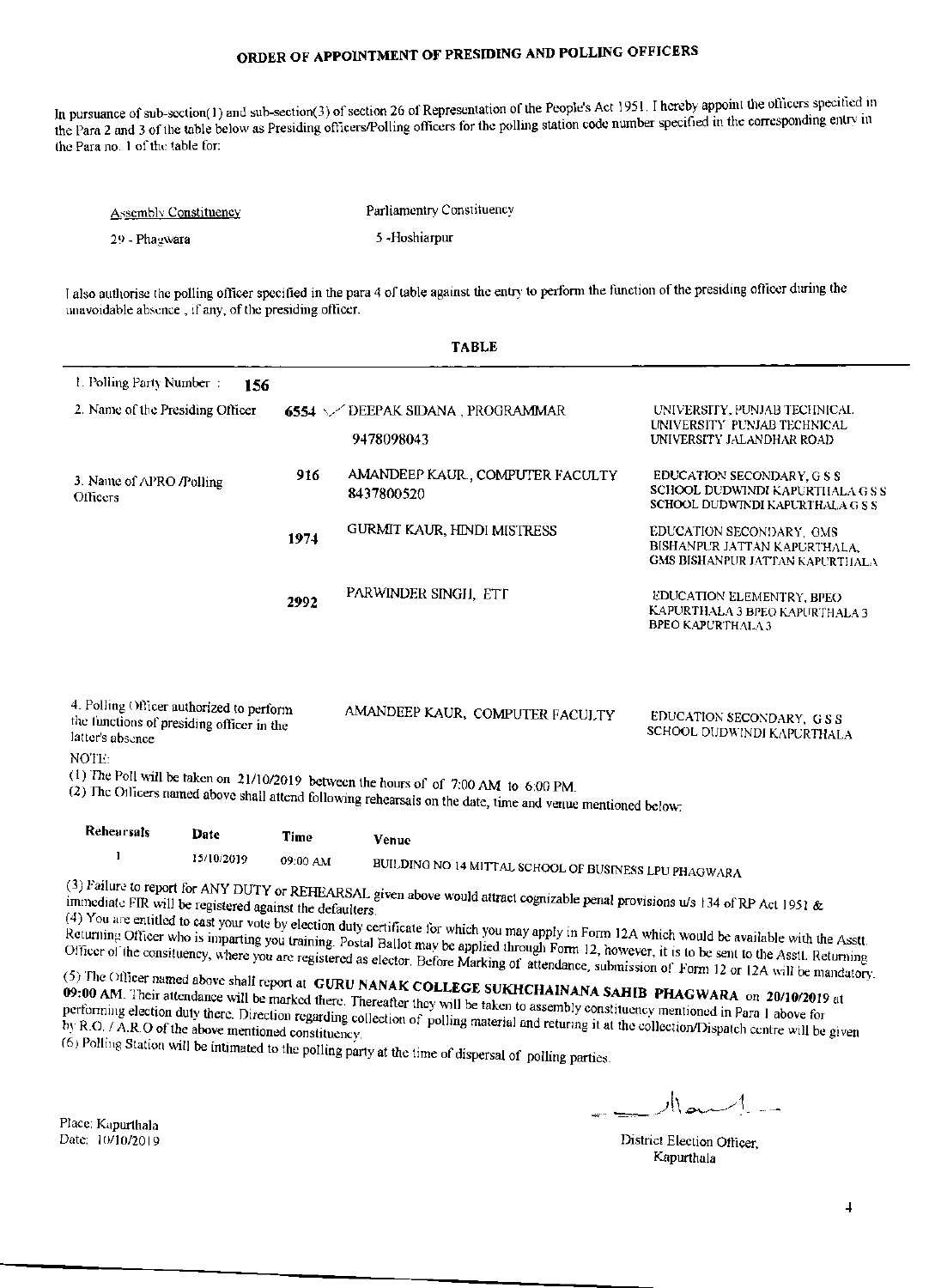In pursuance of sub-section(1) and sub-section(3) of section 26 of Representation of the People's Act 1951. I hereby appoint the officers specified in the Para 2 and 3 of the table below as Presiding officers/Polling officers for the polling station code number specified in the corresponding entry in the Para no. 1 of the table for:

| <b>Assembly Constituency</b> | Parliamentry Constituency |
|------------------------------|---------------------------|
| 29 - Phagwara                | 5 -Hoshiarpur             |

I also authorise the polling officer specified in the para 4 of table against the entry to perform the function of the presiding officer during the unavoidable absence, if any, of the presiding officer.

TA DI E

|                                                                                                                                                                                                                                                                                                                                                                                                                           |      | IADLE                                                   |                                                                                                        |  |
|---------------------------------------------------------------------------------------------------------------------------------------------------------------------------------------------------------------------------------------------------------------------------------------------------------------------------------------------------------------------------------------------------------------------------|------|---------------------------------------------------------|--------------------------------------------------------------------------------------------------------|--|
| 1. Polling Party Number:<br>36<br>2. Name of the Presiding Officer                                                                                                                                                                                                                                                                                                                                                        |      | 6629 $\sqrt{\ }$ SATVIR SINGH, ASSOC PROF<br>8427680001 | UNIVERSITY, PUNJAB TECHNICAL<br>UNIVERSITY PUNJAB TECHNICAL<br>UNIVERSITY JALANDHAR ROAD               |  |
| 1746<br>3. Name of APRO /Polling<br><b>Officers</b><br>2402                                                                                                                                                                                                                                                                                                                                                               |      | RAJBIR KAUR., MATH MISTRESS<br>8054600266               | EDUCATION SECONDARY, GOVT HIGH<br>SCHOOL DAYALPUR KAPURTHALA<br>GOVT HIGH SCHOOL DAYALPUR              |  |
|                                                                                                                                                                                                                                                                                                                                                                                                                           |      | GEETA, SENIOR ASST                                      | COOPERATIVE SOCIETIES, ASSTT<br>REGISTRAR COOPERATIVE SOCIETY<br>KAPURTHALA, ASSTT REGISTRAR           |  |
|                                                                                                                                                                                                                                                                                                                                                                                                                           | 3369 | PIPAL SINGH, ETT TEACHER                                | EDUCATION ELEMENTRY, BPEO<br>SULTANPUR LODHI I BPEO SULTANPUR<br><b>LODHI 1 BPEO SULTANPUR LODHI 1</b> |  |
| EDUCATION SECONDARY, GOVT HIGH<br>RAJBIR KAUR, MATH MISTRESS<br>4. Polling Officer authorized to perform<br>SCHOOL DAYALPUR KAPURTHALA<br>the functions of presiding officer in the<br>latter's absence<br>NOTE:<br>(1) The Poll will be taken on $21/10/2019$ between the hours of of 7:00 AM to 6:00 PM.<br>(2) The Officers named above shall attend following rehearsals on the date, time and venue mentioned below: |      |                                                         |                                                                                                        |  |
|                                                                                                                                                                                                                                                                                                                                                                                                                           |      |                                                         |                                                                                                        |  |

| Rehearsals | Date       | Time     | Venue                                                 |
|------------|------------|----------|-------------------------------------------------------|
|            | 15/10/2019 | 09:00 AM | BUILDING NO 14 MITTAL SCHOOL OF BUSINESS LPU PHAGWARA |

(3) Failure to report for ANY DUTY or REHEARSAL given above would attract cognizable penal provisions u/s 134 of RP Act 1951 & immediate FIR will be registered against the defaulters.

(4) You are entitled to cast your vote by election duty certificate for which you may apply in Form 12A which would be available with the Asstt. Returning Officer who is imparting you training. Postal Ballot may be applied through Form 12, however, it is to be sent to the Asstt. Returning Officer of the consituency, where you are registered as elector. Before Marking of attendance, submission of Form 12 or 12A will be mandatory.

(5) The Officer named above shall report at GURU NANAK COLLEGE SUKHCHAINANA SAHIB PHAGWARA on 20/10/2019 at 09:00 AM. Their attendance will be marked there. Thereafter they will be taken to assembly constituency mentioned in Para 1 above for performing election duty there. Direction regarding collection of polling material and returing it at the collection/Dispatch centre will be given by R.O. / A.R.O of the above mentioned constituency.

(6) Polling Station will be intimated to the polling party at the time of dispersal of polling parties.

 $\bar{z}$ 

 $\mathbb{R}$ 

District Election Officer, Kapurthala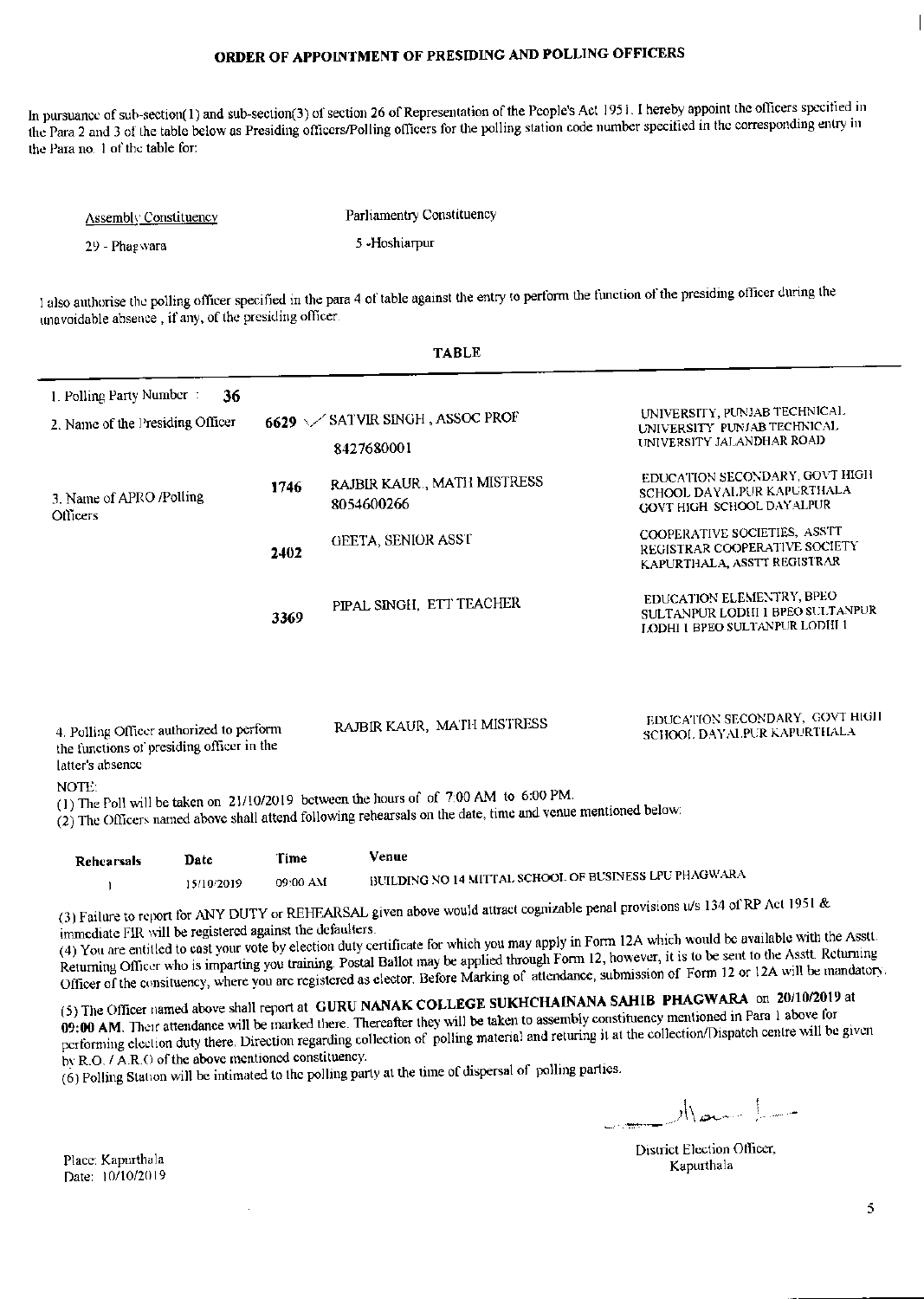In pursuance of sub-section(1) and sub-section(3) of section 26 of Representation of the People's Act 1951. I hereby appoint the officers specified in the Para 2 and 3 of the table below as Presiding officers/Polling officers for the polling station code number specified in the corresponding entry in the Para no. 1 of the table for:

| Assembly Constituency | Parliamentry Constituency |
|-----------------------|---------------------------|
| 29 - Phagwara         | 5 -Hoshiarpur             |

I also authorise the polling officer specified in the para 4 of table against the entry to perform the function of the presiding officer during the unavoidable absence, if any, of the presiding officer.

|                                                                                                                                                                                                                                                                                                                                                                                                                                       |      | <b>TABLE</b>                                   |                                                                                                 |  |
|---------------------------------------------------------------------------------------------------------------------------------------------------------------------------------------------------------------------------------------------------------------------------------------------------------------------------------------------------------------------------------------------------------------------------------------|------|------------------------------------------------|-------------------------------------------------------------------------------------------------|--|
| 1. Polling Party Number:<br>206<br>2. Name of the Presiding Officer                                                                                                                                                                                                                                                                                                                                                                   |      | 6646 V TARUN KANODIA, PROGRAMMAR<br>7087364656 | UNIVERSITY, PUNJAB TECHNICAL<br>UNIVERSITY PUNJAB TECHNICAL<br>UNIVERSITY JALANDHAR ROAD        |  |
| 1427<br>3. Name of APRO /Polling<br><b>Officers</b><br>8502                                                                                                                                                                                                                                                                                                                                                                           |      | INDERJIT KAUR., LECT ENG<br>9464972310         | EDUCATION SECONDARY, GOVT<br>SENIOR SECONDARY SCHOOL<br>KHIRANWALI KAPURTHALA GOVT              |  |
|                                                                                                                                                                                                                                                                                                                                                                                                                                       |      | HARMIT SINGH, CLERK                            | PUNJAB NATIONAL BANK, PNB<br>BEGOWAL, PNB BEGOWAL BEGOWAL                                       |  |
|                                                                                                                                                                                                                                                                                                                                                                                                                                       | 3168 | MANDEEP KAUR. ETT TEACHER                      | EDUCATION ELEMENTRY, BPEO<br>SULTANPUR LODHI 2 BPEO SULTANPUR<br>LODHI 2 BPEO SULTANPUR LODHI 2 |  |
| EDUCATION SECONDARY. GOVT<br>INDERJIT KAUR, LECT ENG<br>4. Polling Officer authorized to perform<br>SENIOR SECONDARY SCHOOL<br>the functions of presiding officer in the<br>KHIRANWALI KAPURTHALA<br>latter's absence<br>NOTE:<br>(1) The Poll will be taken on 21/10/2019 between the hours of of 7:00 AM to 6:00 PM.<br>(2) The Officers named above shall attend following rehearsals on the date, time and venue mentioned below: |      |                                                |                                                                                                 |  |

Venue Date Time Rehearsals BUILDING NO 14 MITTAL SCHOOL OF BUSINESS LPU PHAGWARA  $\mathbf{1}$ 15/10/2019 09:00 AM

(3) Failure to report for ANY DUTY or REHEARSAL given above would attract cognizable penal provisions u/s 134 of RP Act 1951 & immediate FIR will be registered against the defaulters.

(4) You are entitled to cast your vote by election duty certificate for which you may apply in Form 12A which would be available with the Asstt. Returning Officer who is imparting you training. Postal Ballot may be applied through Form 12, however, it is to be sent to the Asstt. Returning Officer of the consituency, where you are registered as elector. Before Marking of attendance, submission of Form 12 or 12A will be mandatory.

(5) The Officer named above shall report at GURU NANAK COLLEGE SUKHCHAINANA SAHIB PHAGWARA on 20/10/2019 at 09:00 AM. Their attendance will be marked there. Thereafter they will be taken to assembly constituency mentioned in Para 1 above for performing election duty there. Direction regarding collection of polling material and returing it at the collection/Dispatch centre will be given by R.O. / A.R.O of the above mentioned constituency.

(6) Polling Station will be intimated to the polling party at the time of dispersal of polling parties.

 $\mathbb{R}$ 

District Election Officer, Kapurthala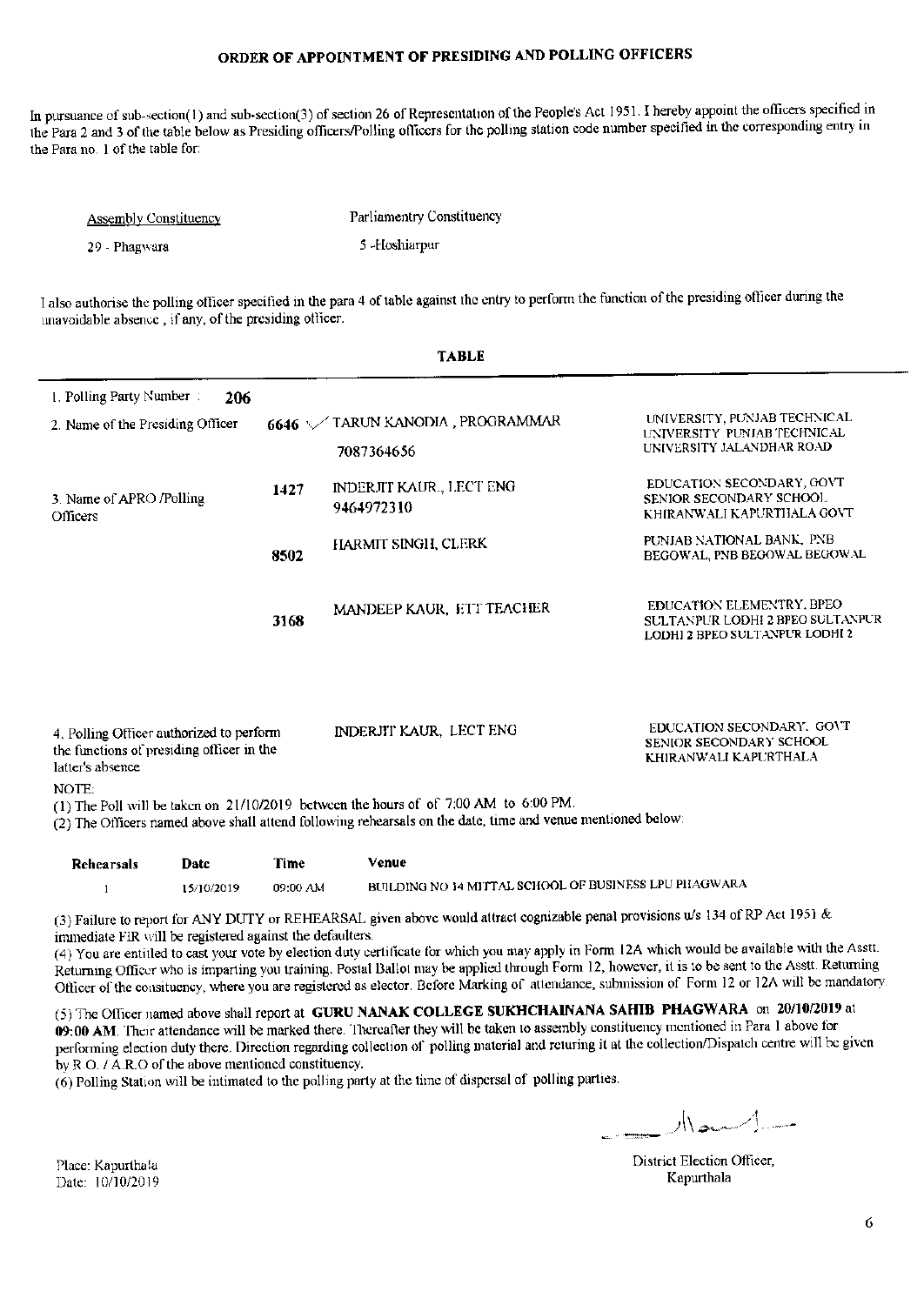In pursuance of sub-section(1) and sub-section(3) of section 26 of Representation of the People's Act 1951. I hereby appoint the officers specified in the Para 2 and 3 of the table below as Presiding officers/Polling officers for the polling station code number specified in the corresponding entry in the Para no. 1 of the table for:

Parliamentry Constituency **Assembly Constituency** 5-lloshiarpur 29 - Phagwara

I also authorise the polling officer specified in the para 4 of table against the entry to perform the function of the presiding officer during the unavoidable absence, if any, of the presiding officer.

|                                                                                                           |      | <b>TABLE</b>                                                                                                                                                                                        |                                                                                                    |
|-----------------------------------------------------------------------------------------------------------|------|-----------------------------------------------------------------------------------------------------------------------------------------------------------------------------------------------------|----------------------------------------------------------------------------------------------------|
| 1. Polling Party Number:<br>64<br>2. Name of the Presiding Officer                                        |      | 6647 \/ AMIT BANSAL, AST PROF<br>8289000931                                                                                                                                                         | UNIVERSITY, PUNJAB TECHNICAL<br>UNIVERSITY PUNJAB TECHNICAL<br>UNIVERSITY JALANDHAR ROAD           |
| 3. Name of APRO /Polling                                                                                  | 1722 | RAJIV AGGARWAL., HINDI TEACHER<br>9876544555                                                                                                                                                        | EDUCATION SECONDARY, GOVT HIGH<br>SCHOOL AHMEDPUR GOVT HIGH<br>SCHOOL AIIMEDPUR GOVT HIGH          |
| Officers                                                                                                  | 5041 | SARBJIT SINGH, SENIOR ASST                                                                                                                                                                          | P.R.T.C., PEPSU ROAD TRANSPORT<br>CORPORATION PATIALA, PEPSU ROAD<br>TRANSPORT CORPORATION PATIALA |
|                                                                                                           | 7099 | SUKHWINDER KUMAR, J R ASSTT                                                                                                                                                                         | TECHNICAL EDUCATION AND<br>INDUSTRIAL TRAINING, GOVT<br>POLYTECHNIC COLLEGE BEGOWAL                |
| 4. Polling Officer authorized to perform<br>the functions of presiding officer in the<br>latter's absence |      | RAJIV AGGARWAL, HINDI TEACHER                                                                                                                                                                       | EDUCATION SECONDARY, GOVT HIGH<br>SCHOOL AHMEDPUR                                                  |
| NOTE:                                                                                                     |      | (1) The Poll will be taken on 21/10/2019 between the hours of of 7:00 AM to 6:00 PM.<br>(2) The Officers named above shall attend following rehearsals on the date, time and venue mentioned below: |                                                                                                    |
| Date<br>Rehearsals                                                                                        | Time | Venue                                                                                                                                                                                               |                                                                                                    |

BUILDING NO 14 MITTAL SCHOOL OF BUSINESS LPU PHAGWARA 09:00 AM 15/10/2019  $1\,$ 

(3) Failure to report for ANY DUTY or REHEARSAL given above would attract cognizable penal provisions u/s 134 of RP Act 1951 & immediate FIR will be registered against the defaulters.

(4) You are entitled to cast your vote by election duty certificate for which you may apply in Form 12A which would be available with the Asstt. Returning Officer who is imparting you training. Postal Ballot may be applied through Form 12, however, it is to be sent to the Asstt. Returning Officer of the consituency, where you are registered as elector. Before Marking of attendance, submission of Form 12 or 12A will be mandatory.

(5) The Officer named above shall report at GURU NANAK COLLEGE SUKHCHAINANA SAHIB PHAGWARA on 20/10/2019 at 09:00 AM. Their attendance will be marked there. Thereafter they will be taken to assembly constituency mentioned in Para 1 above for performing clection duty there. Direction regarding collection of polling material and returing it at the collection/Dispatch centre will be given by R.O. / A.R.O of the above mentioned constituency.

(6) Polling Station will be intimated to the polling party at the time of dispersal of polling parties.

 $-$  - اسمال

District Election Officer, Kapurthala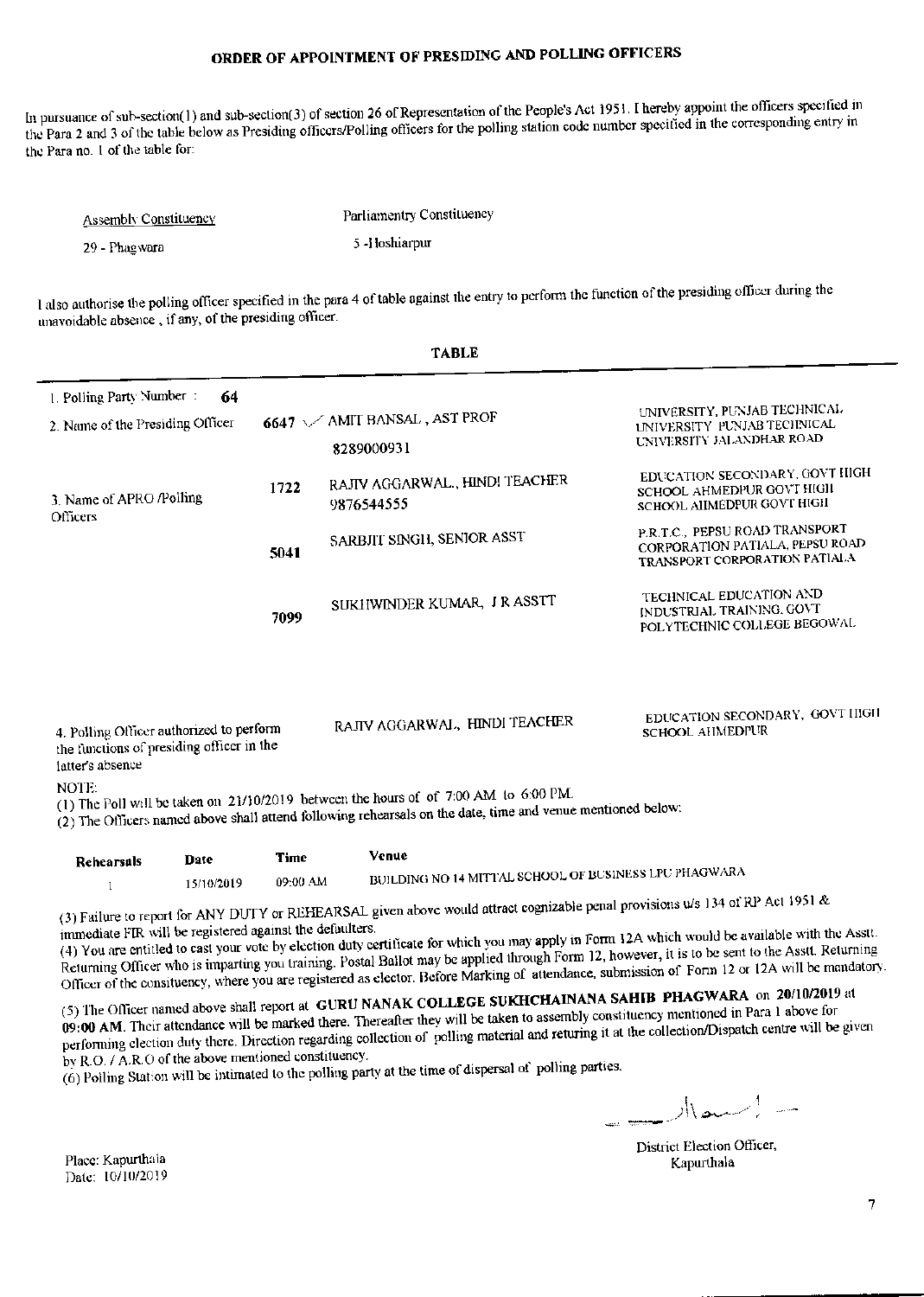In pursuance of sub-section(1) and sub-section(3) of section 26 of Representation of the People's Act 1951. I hereby appoint the officers specified in the Para 2 and 3 of the table below as Presiding officers/Polling officers for the polling station code number specified in the corresponding entry in the Para no. 1 of the table for:

| <b>Assembly Constituency</b> | Parliamentry Constituency |
|------------------------------|---------------------------|
| 29 - Phagwara                | 5-Hoshiarpur              |

I also authorise the polling officer specified in the para 4 of table against the entry to perform the function of the presiding officer during the unavoidable absence, if any, of the presiding officer.

 $\overline{a}$  .  $\overline{a}$  .  $\overline{a}$ 

|                                                                                                           |      | TYPER                                                                                                                                                                                                 |                                                                                                    |
|-----------------------------------------------------------------------------------------------------------|------|-------------------------------------------------------------------------------------------------------------------------------------------------------------------------------------------------------|----------------------------------------------------------------------------------------------------|
| 1. Polling Party Number:<br>14<br>2. Name of the Presiding Officer                                        |      | 6648 \/VIVEK AGGARWAL, AST PROF<br>9814244441                                                                                                                                                         | UNIVERSITY, PUNJAB TECHNICAL<br>UNIVERSITY PUNJAB TECHNICAL<br>UNIVERSITY JALANDHAR ROAD           |
| 3. Name of APRO /Polling<br><b>Officers</b>                                                               | 5199 | RAM UDAY KUMAR., STENO I<br>7087101076                                                                                                                                                                | RAILWAY, RAIL COACH FACTORY<br>KAPURTHALA 540727 PERSONNEL                                         |
| 5043                                                                                                      |      | <b>BALWINDER SINGH, ASK</b>                                                                                                                                                                           | P.R.T.C., PEPSU ROAD TRANSPORT<br>CORPORATION PATIALA, PEPSU ROAD<br>TRANSPORT CORPORATION PATIALA |
|                                                                                                           | 2316 | PAWAN KUMAR, AGRI SUB INSPECTOR                                                                                                                                                                       | AGRICULTURE, CHIEF AGRICULTURE<br>OFFICE KAPURTHALA CHIEF<br>AGRICULTURE OFFICE KAPURTHALA         |
| 4. Polling Officer authorized to perform<br>the functions of presiding officer in the<br>latter's absence |      | RAM UDAY KUMAR, STENO I                                                                                                                                                                               | RAILWAY, RAIL COACH FACTORY<br><b>KAPURTHALA</b>                                                   |
| NOTE:                                                                                                     |      | (1) The Poll will be taken on $21/10/2019$ between the hours of of 7:00 AM to 6:00 PM.<br>(2) The Officers named above shall attend following rehearsals on the date, time and venue mentioned below: |                                                                                                    |

| Rehearsals | Date       | Time     | Venue                                                 |
|------------|------------|----------|-------------------------------------------------------|
|            | 15/10/2019 | 09:00 AM | BUILDING NO 14 MITTAL SCHOOL OF BUSINESS LPU PHAGWARA |

(3) Failure to report for ANY DUTY or REHEARSAL given above would attract cognizable penal provisions u/s 134 of RP Act 1951 & immediate FIR will be registered against the defaulters.

(4) You are entitled to cast your vote by election duty certificate for which you may apply in Form 12A which would be available with the Asstt. Returning Officer who is imparting you training. Postal Ballot may be applied through Form 12, however, it is to be sent to the Asstt. Returning Officer of the consituency, where you are registered as elector. Before Marking of attendance, submission of Form 12 or 12A will be mandatory.

(5) The Officer named above shall report at GURU NANAK COLLEGE SUKHCHAINANA SAHIB PHAGWARA on 20/10/2019 at 09:00 AM. Their attendance will be marked there. Thereafter they will be taken to assembly constituency mentioned in Para 1 above for performing election duty there. Direction regarding collection of polling material and returing it at the collection/Dispatch centre will be given by R.O. / A.R.O of the above mentioned constituency.

(6) Polling Station will be intimated to the polling party at the time of dispersal of polling parties.

 $\mathbb{R}$  -  $\mathbb{R}$ 

District Election Officer, Kapurthala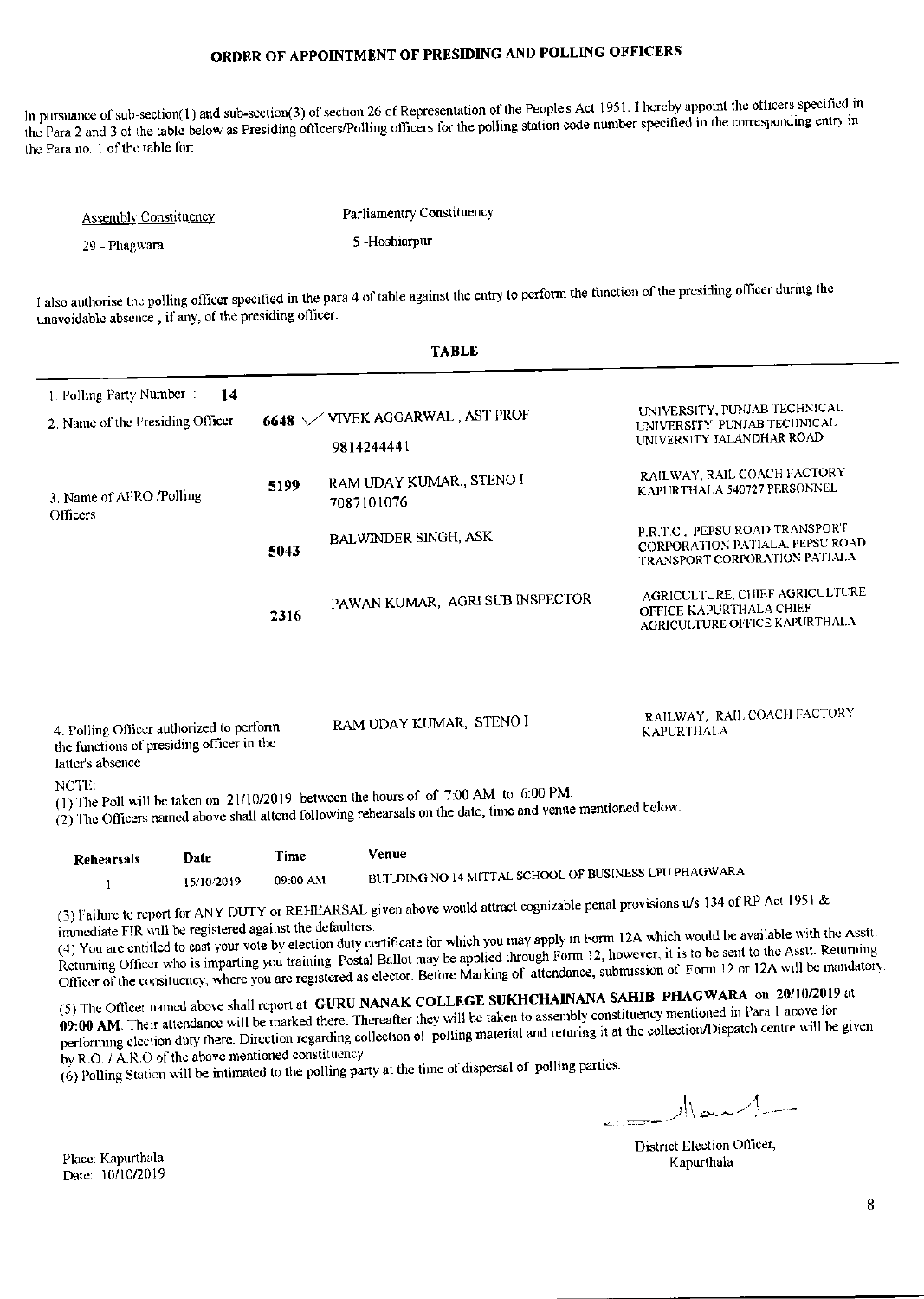In pursuance of sub-section(1) and sub-section(3) of section 26 of Representation of the People's Act 1951. I hereby appoint the officers specified in the Para 2 and 3 of the table below as Presiding officers/Polling officers for the polling station code number specified in the corresponding entry in the Para no. 1 of the table for:

| <b>Assembly Constituency</b> | Parliamentry Constituency |
|------------------------------|---------------------------|
| 29 - Phagwara                | 5-Hoshiarpur              |

I also authorise the polling officer specified in the para 4 of table against the entry to perform the function of the presiding officer during the unavoidable absence, if any, of the presiding officer.

|                                                                                                                                                                                                                |      | <b>TABLE</b>                                  |                                                                                                  |  |
|----------------------------------------------------------------------------------------------------------------------------------------------------------------------------------------------------------------|------|-----------------------------------------------|--------------------------------------------------------------------------------------------------|--|
| 1. Polling Party Number:<br>152<br>2. Name of the Presiding Officer                                                                                                                                            |      | 6695 / RAJIV CHUHAN, ASSOC PROF<br>9416496964 | UNIVERSITY, PUNJAB TECHNICAL<br>UNIVERSITY PUNJAB TECHNICAL<br>UNIVERSITY JALANDHAR ROAD         |  |
| 3. Name of APRO /Polling<br>Officers                                                                                                                                                                           | 474  | ARSHDEEP KAUR., MATH MISTRESS<br>9888415209   | EDUCATION SECONDARY, GOVT SEN<br>SEC SCHOOL DAYALPUR KAPURTHALA<br>GOVT SEN SEC SCHOOL DAY ALPUR |  |
|                                                                                                                                                                                                                | 2185 | SEEMA RANI, A C T                             | EDUCATION SECONDARY, MANDI<br>HARDING GANJ PUBLIC SCHOOL.<br>MANDI HARDING GANJ PUBLIC SCHOOL    |  |
|                                                                                                                                                                                                                | 2062 | VIKAS JAGGI, CLERK                            | EDUCATION SECONDARY, GOVT SR<br>SECONDARY SCHOOL NATTHU<br>CHAHAL KPT GOVT SR SECONDARY          |  |
| 4. Polling Officer authorized to perform<br>the functions of presiding officer in the<br>latter's absence                                                                                                      |      | ARSI IDEEP KAUR, MATII MISTRESS               | EDUCATION SECONDARY, GOVT SEN<br>SEC SCHOOL DAYALPUR KAPURTHALA                                  |  |
| NOTE:<br>(1) The Poll will be taken on $21/10/2019$ between the hours of of 7:00 AM to 6:00 PM.<br>(2) The Officers named above shall attend following rehearsals on the date, time and venue mentioned below: |      |                                               |                                                                                                  |  |
| Dote<br>Dahaamale -                                                                                                                                                                                            | Time | Venue                                         |                                                                                                  |  |

| Rehearsals | Date       | Time     | Venuc                                                 |
|------------|------------|----------|-------------------------------------------------------|
|            | 15/10/2019 | 09:00 AM | BUILDING NO 14 MITTAL SCHOOL OF BUSINESS LPU PHAGWARA |

(3) Failure to report for ANY DUTY or REHEARSAL given above would attract cognizable penal provisions u/s 134 of RP Act 1951 & immediate FIR will be registered against the defaulters.

(4) You are entitled to cast your vote by election duty certificate for which you may apply in Form 12A which would be available with the Asstt. Returning Officer who is imparting you training. Postal Ballot may be applied through Form 12, however, it is to be sent to the Asstt. Returning Officer of the consituency, where you are registered as elector. Before Marking of attendance, submission of Form 12 or 12A will be mandatory.

(5) The Officer named above shall report at GURU NANAK COLLEGE SUKHCHAINANA SAHIB PHAGWARA on 20/10/2019 at 09:00 AM. Their attendance will be marked there. Thereafter they will be taken to assembly constituency mentioned in Para 1 above for performing election duty there. Direction regarding collection of polling material and returing it at the collection/Dispatch centre will be given by R.O. / A.R.O of the above mentioned constituency.

(6) Polling Station will be intimated to the polling party at the time of dispersal of polling parties.

 $\mathbb{R}^N$ 

District Election Officer, Kapurthala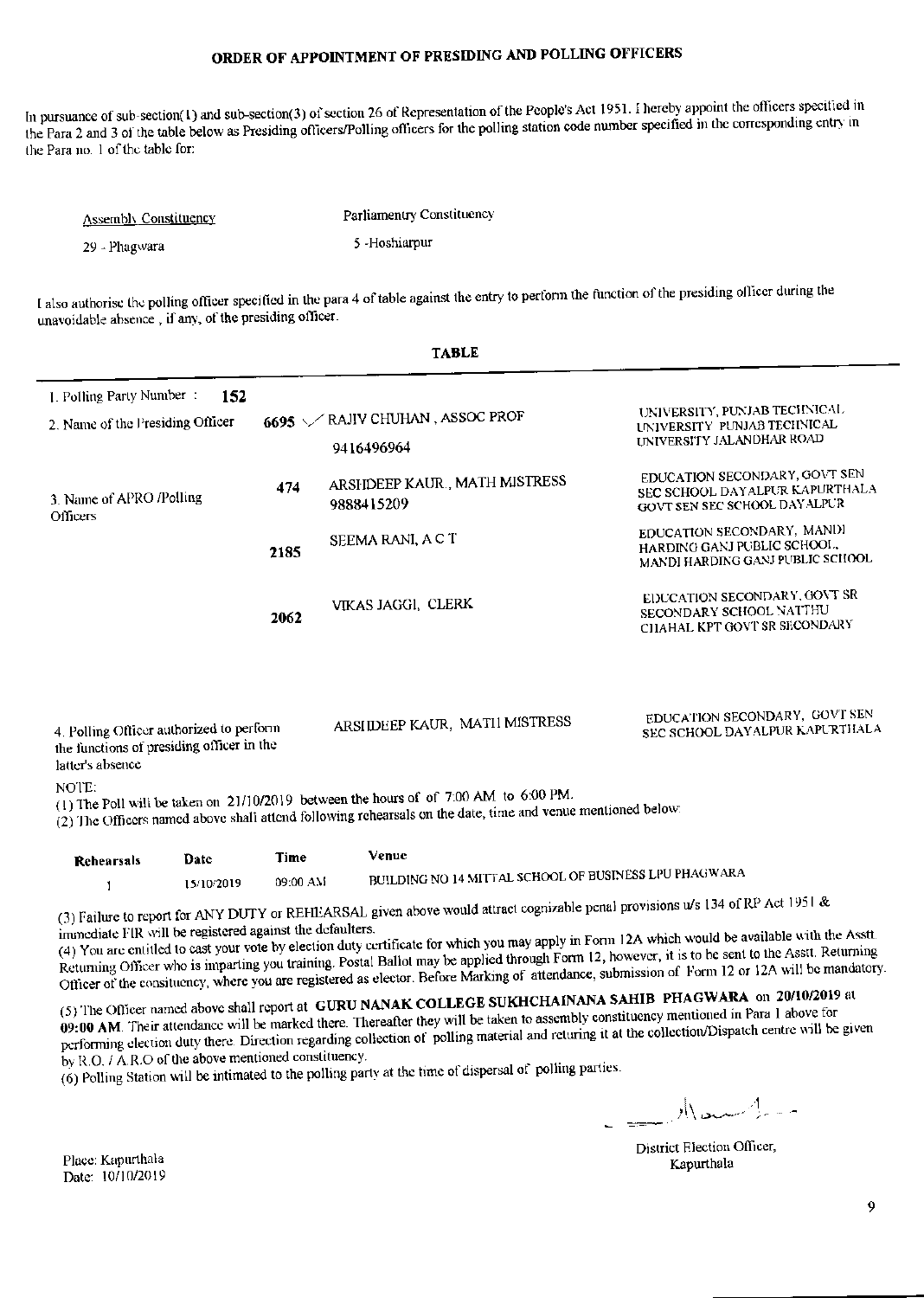In pursuance of sub-section(1) and sub-section(3) of section 26 of Representation of the People's Act 1951. I hereby appoint the officers specified in the Para 2 and 3 of the table below as Presiding officers/Polling officers for the polling station code number specified in the corresponding entry in the Para no. 1 of the table for:

| <b>Assembly Constituency</b> | Parliamentry Constituency |
|------------------------------|---------------------------|
| 29 - Phagwara                | 5 -Hoshiarpur             |

I also authorise the polling officer specified in the para 4 of table against the entry to perform the function of the presiding officer during the unavoidable absence, if any, of the presiding officer.

| <b>TABLE</b>                                                                                                                                                                                                   |      |                                                            |                                                                                                     |  |
|----------------------------------------------------------------------------------------------------------------------------------------------------------------------------------------------------------------|------|------------------------------------------------------------|-----------------------------------------------------------------------------------------------------|--|
| 1. Polling Party Number:<br>192<br>2. Name of the Presiding Officer                                                                                                                                            |      | 6707 $\sqrt{}$ VIVEK TALWAR, ASSTT REGISTRAR<br>9478098034 | UNIVERSITY, PUNJAB TECHNICAL<br>UNIVERSITY PUNJAB TECHNICAL<br>UNIVERSITY JALANDHAR ROAD            |  |
| 3. Name of APRO /Polling<br>Officers                                                                                                                                                                           | 1924 | ANJU MATTA., MATH MISTRESS<br>9872570137                   | EDUCATION SECONDARY, GOVT HIGH<br>SCHOOL IBBAN GOVT HIGH SCHOOL<br>IBBAN GOVT HIGH SCHOOL IBBAN     |  |
| 1893                                                                                                                                                                                                           |      | RANJANA, SLA                                               | EDUCATION SECONDARY, GOVT GIRLS<br><b>IIIGH SCHOOL KALA SANGHIAN</b><br>KAPURTHALA, GOVT GIRLS HIGH |  |
|                                                                                                                                                                                                                | 9796 | VISHAL SINGH, CASHER                                       | STATE BANK OF INDIA, STATE BANK<br>OF INDIA KAPURTHALA BR CODE 1795<br>STATE BANK OF INDIA IBBAN    |  |
| EDUCATION SECONDARY, GOVT HIGH<br>ANJU MATTA, MATH MISTRESS<br>4. Polling Officer authorized to perform<br><b>SCHOOL IBBAN</b><br>the functions of presiding officer in the<br>latter's absence                |      |                                                            |                                                                                                     |  |
| NOTE:<br>(1) The Poll will be taken on $21/10/2019$ between the hours of of 7:00 AM to 6:00 PM.<br>(2) The Officers named above shall attend following rehearsals on the date, time and venue mentioned below: |      |                                                            |                                                                                                     |  |
| Date<br><b>Dahoorealc</b>                                                                                                                                                                                      | Time | Venue                                                      |                                                                                                     |  |

Rehearsals Date 'I ime BUILDING NO 14 MITTAL SCHOOL OF BUSINESS LPU PHAGWARA 15/10/2019 09:00 AM  $\mathbf{1}$ 

(3) Failure to report for ANY DUTY or REHEARSAL given above would attract cognizable penal provisions u/s 134 of RP Act 1951 & immediate FIR will be registered against the defaulters.

(4) You are entitled to cast your vote by election duty certificate for which you may apply in Form 12A which would be available with the Asstt. Returning Officer who is imparting you training. Postal Ballot may be applied through Form 12, however, it is to be sent to the Asstt. Returning Officer of the consituency, where you are registered as elector. Before Marking of attendance, submission of Form 12 or 12A will be mandatory.

(5) The Officer named above shall report at GURU NANAK COLLEGE SUKHCHAINANA SAHIB PHAGWARA on 20/10/2019 at 09:00 AM. Their attendance will be marked there. Thereafter they will be taken to assembly constituency mentioned in Para 1 above for performing election duty there. Direction regarding collection of polling material and returing it at the collection/Dispatch centre will be given by R.O. / A.R.O of the above mentioned constituency.

(6) Polling Station will be intimated to the polling party at the time of dispersal of polling parties.

 $M_{\rm max}$ 

District Election Officer, Kapurthala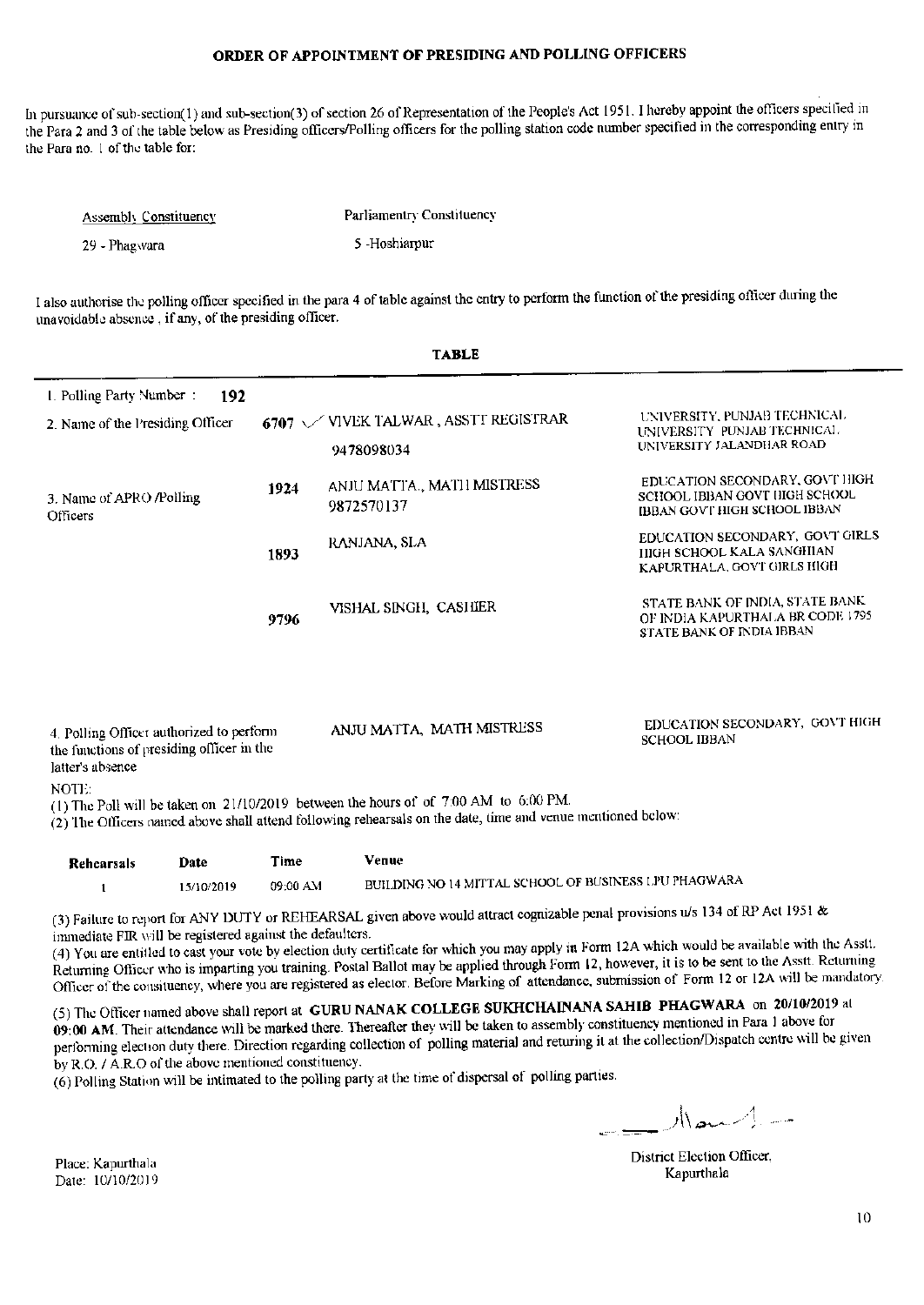In pursuance of sub-section(1) and sub-section(3) of section 26 of Representation of the People's Act 1951. I hereby appoint the officers specified in the Para 2 and 3 of the table below as Presiding officers/Polling officers for the polling station code number specified in the corresponding entry in the Para no. 1 of the table for:

| <b>Assembly Constituency</b> | Parliamentry Constituency |
|------------------------------|---------------------------|
| 29 - Phagwara                | 5-Hoshiarpur              |

I also authorise the polling officer specified in the para 4 of table against the entry to perform the function of the presiding officer during the unavoidable absence, if any, of the presiding officer.

|                                                                                                                           |      | <b>TABLE</b>                                                                                                                                                                                                                                                                                                                                          |                                                                                                      |
|---------------------------------------------------------------------------------------------------------------------------|------|-------------------------------------------------------------------------------------------------------------------------------------------------------------------------------------------------------------------------------------------------------------------------------------------------------------------------------------------------------|------------------------------------------------------------------------------------------------------|
| 1. Polling Party Number:<br>2. Name of the Presiding Officer                                                              | 244  | 6735 / GAURAV BIJARGAVA, AST PROF<br>9478098058                                                                                                                                                                                                                                                                                                       | UNIVERSITY, PUNJAB TECHNICAL<br>UNIVERSITY PUNJAB TECHNICAL<br>UNIVERSITY JALANDHAR ROAD             |
| 3. Name of APRO /Polling<br>Officers                                                                                      | 5369 | RAM PAL., STENO I<br>7589420171                                                                                                                                                                                                                                                                                                                       | RAILWAY, RAIL COACH FACTORY<br>KAPURTHALA 460594 CME OFFICE                                          |
| 8043                                                                                                                      |      | ASHWANI KUMAR BHALLA, SENIOR ASST                                                                                                                                                                                                                                                                                                                     | STATE BANK OF INDIA. STATE BANK<br>OF INDIA PBB KAPURTHALA BRANCH<br>AMAN NAGAR, STATE BANK OF INDIA |
|                                                                                                                           | 7094 | TARSEM SINGH, LAB ATTENDENT                                                                                                                                                                                                                                                                                                                           | TECHNICAL EDUCATION AND<br>INDUSTRIAL TRAINING, GOVT<br>POLYTECHNIC COLLEGE BEGOWAL                  |
| 4. Polling Officer authorized to perform<br>the functions of presiding officer in the<br>latter's absence<br><b>NOTE:</b> |      | RAM PAL, STENO 1                                                                                                                                                                                                                                                                                                                                      | RAILWAY, RAIL COACH FACTORY<br><b>KAPURTHALA</b>                                                     |
|                                                                                                                           |      | (1) The Poll will be taken on 21/10/2019 between the hours of of 7:00 AM to 6:00 PM.<br>(2) The Officers named above shall attend following rehearsals on the date, time and venue mentioned below:                                                                                                                                                   |                                                                                                      |
| Date<br><b>Rehearsals</b>                                                                                                 | Time | Venue<br>$\ldots$ $\ldots$ $\ldots$ $\ldots$ $\ldots$ $\ldots$ $\ldots$ $\ldots$ $\ldots$ $\ldots$ $\ldots$ $\ldots$ $\ldots$ $\ldots$ $\ldots$ $\ldots$ $\ldots$ $\ldots$ $\ldots$ $\ldots$ $\ldots$ $\ldots$ $\ldots$ $\ldots$ $\ldots$ $\ldots$ $\ldots$ $\ldots$ $\ldots$ $\ldots$ $\ldots$ $\ldots$ $\ldots$ $\ldots$ $\ldots$ $\ldots$ $\ldots$ |                                                                                                      |

BUILDING NO 14 MITTAL SCHOOL OF BUSINESS LPU PHAGWAR. 09:00 AM 15/10/2019  $\mathbf{1}$ 

(3) Failure to report for ANY DUTY or REHEARSAL given above would attract cognizable penal provisions u/s 134 of RP Act 1951 & immediate FIR will be registered against the defaulters.

(4) You are entitled to cast your vote by election duty certificate for which you may apply in Form 12A which would be available with the Asstt. Returning Officer who is imparting you training. Postal Ballot may be applied through Form 12, however, it is to be sent to the Asstt. Returning Officer of the consituency, where you are registered as elector. Before Marking of attendance, submission of Form 12 or 12A will be mandatory.

(5) The Officer named above shall report at GURU NANAK COLLEGE SUKHCHAINANA SAHIB PHAGWARA on 20/10/2019 at 09:00 AM. Their attendance will be marked there. Thereafter they will be taken to assembly constituency mentioned in Para 1 above for performing election duty there. Direction regarding collection of polling material and returing it at the collection/Dispatch centre will be given by R.O. / A.R.O of the above mentioned constituency.

(6) Polling Station will be intimated to the polling party at the time of dispersal of polling parties.

 $\mathbb{R}$ 

District Election Officer, Kanurthala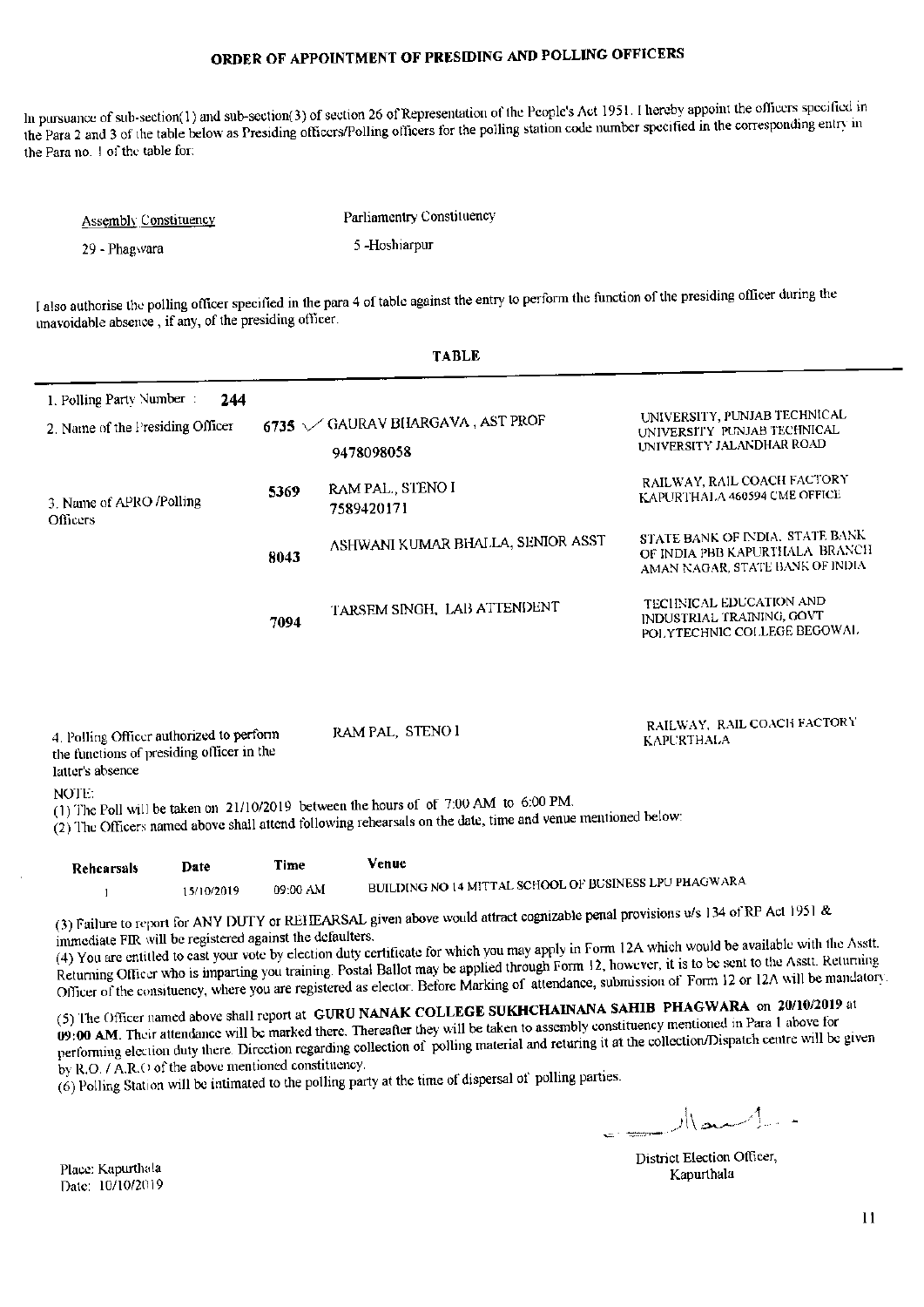In pursuance of sub-section(1) and sub-section(3) of section 26 of Representation of the People's Act 1951. I hereby appoint the officers specified in the Para 2 and 3 of the table below as Presiding officers/Polling officers for the polling station code number specified in the corresponding entry in the Para no. 1 of the table for:

| <b>Assembly Constituency</b> | Parliamentry Constituency |
|------------------------------|---------------------------|
| 29 - Phagwara                | 5-Hoshiarpur              |

I also authorise the polling officer specified in the para 4 of table against the entry to perform the function of the presiding officer during the unavoidable absence, if any, of the presiding officer.

|                                                                                                                    |      | <b>TABLE</b>                                                                                                             |                                                                                                   |
|--------------------------------------------------------------------------------------------------------------------|------|--------------------------------------------------------------------------------------------------------------------------|---------------------------------------------------------------------------------------------------|
| 1. Polling Party Number :<br>2. Name of the Presiding Officer                                                      | 85   | 6737 \/HITESH SHARMA, AST PROF<br>9478098060                                                                             | UNIVERSITY, PUNJAB TECHNICAL<br>UNIVERSITY PUNJAB TECHNICAL<br>UNIVERSITY JALANDHAR ROAD          |
| 3. Name of APRO /Polling<br>Officers                                                                               | 1684 | PARMINDER KAUR., ENGLISH MISTRESS<br>9592919228                                                                          | EDUCATION SECONDARY, GOVT SR<br>SEC SCHOOL NURPUR LUBANA GOVT<br>SR SEC SCHOOL NURPUR LUBANA GOVT |
|                                                                                                                    | 6143 | KASHMIR KAUR, MULTIPURPOSE HEALTH<br><b>WORKER</b>                                                                       | HEALTH AND FAMILY WELFARE, CIVIL<br>SURGEON KAPURTHALA, SMO INCH<br>CHC TIBBA                     |
|                                                                                                                    | 1973 | SURINDER SINGH, CLERK                                                                                                    | EDUCATION SECONDARY, GSSS<br>LAKHAN KALAN KAPURTHALA GSSS<br>LAKHAN KALAN KAPURTHALA GSSS         |
| 4. Polling Officer authorized to perform<br>the functions of presiding officer in the<br>latter's absence<br>NOTE: |      | PARMINDER KAUR, ENGLISH MISTRESS<br>(1) The Poll will be taken on 21/10/2019 between the hours of of 7:00 AM to 6:00 PM. | EDUCATION SECONDARY, GOVT SR<br>SEC SCHOOL NURPUR LUBANA                                          |
|                                                                                                                    |      | (2) The Officers named above shall attend following rehearsals on the date, time and venue mentioned below:              |                                                                                                   |
| Date<br>Rehearsals                                                                                                 | Time | Venue                                                                                                                    |                                                                                                   |

BUILDING NO 14 MITTAL SCHOOL OF BUSINESS LPU PHAGWARA  $\mathbf{1}$ 15/10/2019 09:00 AM

(3) Failure to report for ANY DUTY or REHEARSAL given above would attract cognizable penal provisions u/s 134 of RP Act 1951 & immediate FIR will be registered against the defaulters.

(4) You are entitled to cast your vote by election duty certificate for which you may apply in Form 12A which would be available with the Asstt. Returning Officer who is imparting you training. Postal Ballot may be applied through Form 12, however, it is to be sent to the Asstt. Returning Officer of the consituency, where you are registered as elector. Before Marking of attendance, submission of Form 12 or 12A will be mandatory.

(5) The Officer named above shall report at GURU NANAK COLLEGE SUKHCHAINANA SAHIB PHAGWARA on 20/10/2019 at 09:00 AM. Their attendance will be marked there. Thereafter they will be taken to assembly constituency mentioned in Para 1 above for performing election duty there. Direction regarding collection of polling material and returing it at the collection/Dispatch centre will be given by R.O. / A.R.O of the above mentioned constituency.

(6) Polling Station will be intimated to the polling party at the time of dispersal of polling parties.

- الاستحالات

District Election Officer, Kapurthala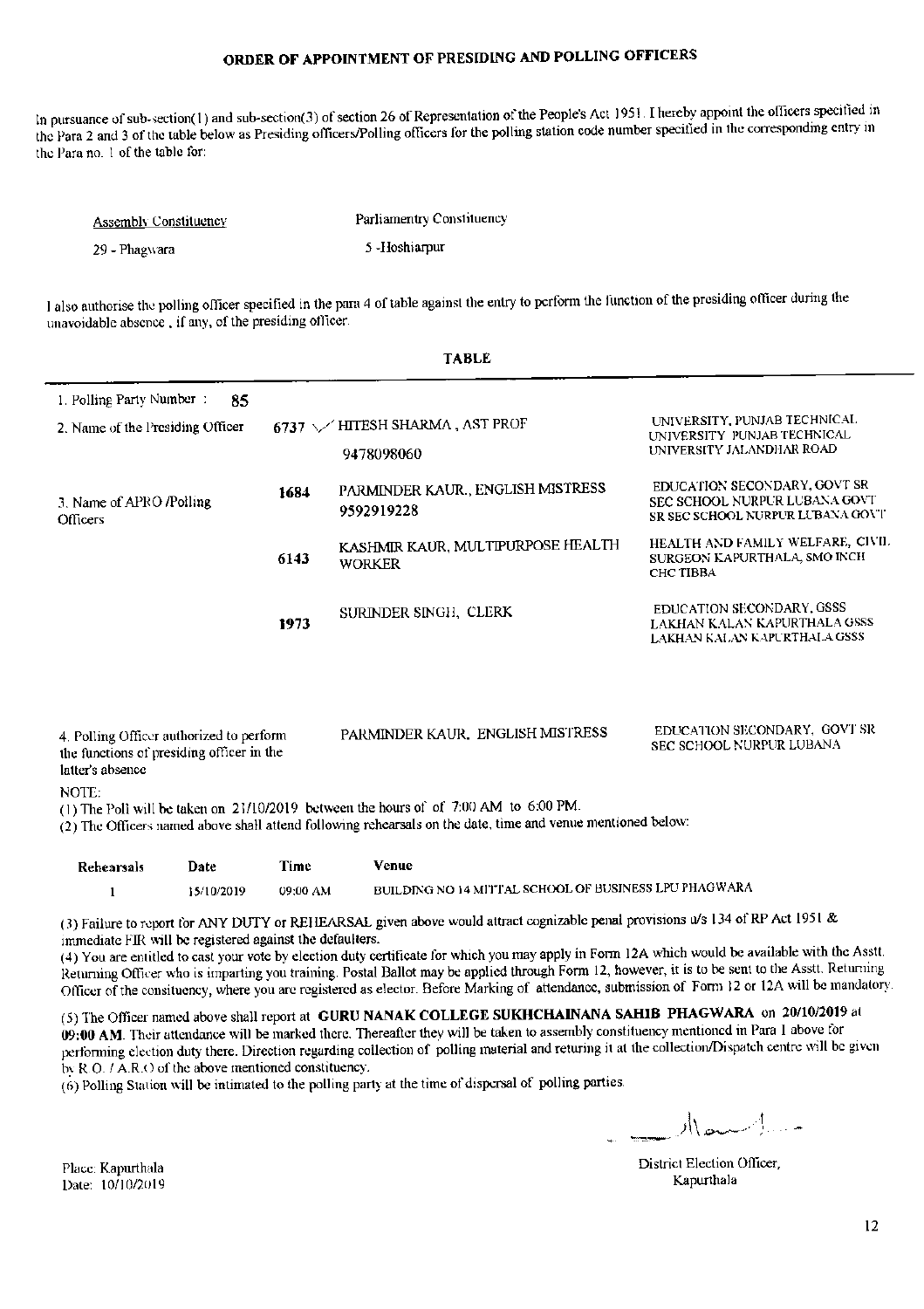In pursuance of sub-section(1) and sub-section(3) of section 26 of Representation of the People's Act 1951. I hereby appoint the officers specified in the Para 2 and 3 of the table below as Presiding officers/Polling officers for the polling station code number specified in the corresponding entry in the Para no. 1 of the table for:

| <b>Assembly Constituency</b> | Parliamentry Constituency |  |
|------------------------------|---------------------------|--|
| 29 - Phagwara                | 5-Hoshiarpur              |  |

I also authorise the polling officer specified in the para 4 of table against the entry to perform the function of the presiding officer during the unavoidable absence, if any, of the presiding officer.

|                                                                                                                                                                                                                                                                                                                                                                                                             |              | <b>TABLE</b>                                        |                                                                                                   |
|-------------------------------------------------------------------------------------------------------------------------------------------------------------------------------------------------------------------------------------------------------------------------------------------------------------------------------------------------------------------------------------------------------------|--------------|-----------------------------------------------------|---------------------------------------------------------------------------------------------------|
| 1. Polling Party Number:<br>2. Name of the Presiding Officer                                                                                                                                                                                                                                                                                                                                                | 177          | 6754 / HARDEEP SINGH, ASSTT REGISTRAR<br>9478098036 | UNIVERSITY, PUNJAB TECHNICAL<br>UNIVERSITY PUNJAB TECHNICAL<br>UNIVERSITY JALANDHAR ROAD          |
| 3. Name of APRO <i>Polling</i><br>Officers                                                                                                                                                                                                                                                                                                                                                                  | 4849         | SURJIT KAUR., SUPERVISOR<br>7009042292              | CHILD DEVELOPMENT, C D P O<br>SULTANPUR LODHI C D P O SULTANPUR<br>LODHI CDPO SULTANPUR LODHI     |
|                                                                                                                                                                                                                                                                                                                                                                                                             | 1663         | KULDIP SINGH, EDU PROVIDER                          | EDUCATION SECONDARY, GOVT SR<br>SEC SCHOOL KHUKHRAIN, GOVT SR SEC<br>SCHOOL KHUKHRAIN GOVT SR SEC |
|                                                                                                                                                                                                                                                                                                                                                                                                             | 3374         | RAJ RANI, ETT TEACHER                               | EDUCATION ELEMENTRY, BPEO<br>SULTANPUR LODHI 1 BPEO SULTANPUR<br>LODHI I BPEO SULTANPUR LODHI I   |
| CHILD DEVELOPMENT, C D PO<br>SURJIT KAUR, SUPERVISOR<br>4. Polling Officer authorized to perform<br><b>SULTANPUR LODHI</b><br>the functions of presiding officer in the<br>latter's absence<br>NOTE:<br>(1) The Poll will be taken on 21/10/2019 between the hours of of 7:00 AM to 6:00 PM.<br>(2) The Officers named above shall attend following rehearsals on the date, time and venue mentioned below: |              |                                                     |                                                                                                   |
| <b>Rehearsals</b>                                                                                                                                                                                                                                                                                                                                                                                           | Time<br>Date | <b>Venue</b>                                        |                                                                                                   |

| 15/10/2019 | 09:00 AM | BUILDING NO 14 MITTAL SCHOOL OF BUSINESS LPU PHAGWARA |
|------------|----------|-------------------------------------------------------|
|            |          |                                                       |

(3) Failure to report for ANY DUTY or REHEARSAL given above would attract cognizable penal provisions u/s 134 of RP Act 1951 & immediate FIR will be registered against the defaulters.

(4) You are entitled to cast your vote by election duty certificate for which you may apply in Form 12A which would be available with the Asstt. Returning Officer who is imparting you training. Postal Ballot may be applied through Form 12, however, it is to be sent to the Asstt. Returning Officer of the consituency, where you are registered as elector. Before Marking of attendance, submission of Form 12 or 12A will be mandatory.

(5) The Officer named above shall report at GURU NANAK COLLEGE SUKHCHAINANA SAHIB PHAGWARA on 20/10/2019 at 09:00 AM. Their attendance will be marked there. Thereafter they will be taken to assembly constituency mentioned in Para 1 above for performing election duty there. Direction regarding collection of polling material and returing it at the collection/Dispatch centre will be given by R.O. / A.R.O of the above mentioned constituency.

(6) Polling Station will be intimated to the polling party at the time of dispersal of polling parties.

سيەلىسىدىلار

District Election Officer, Kapurthala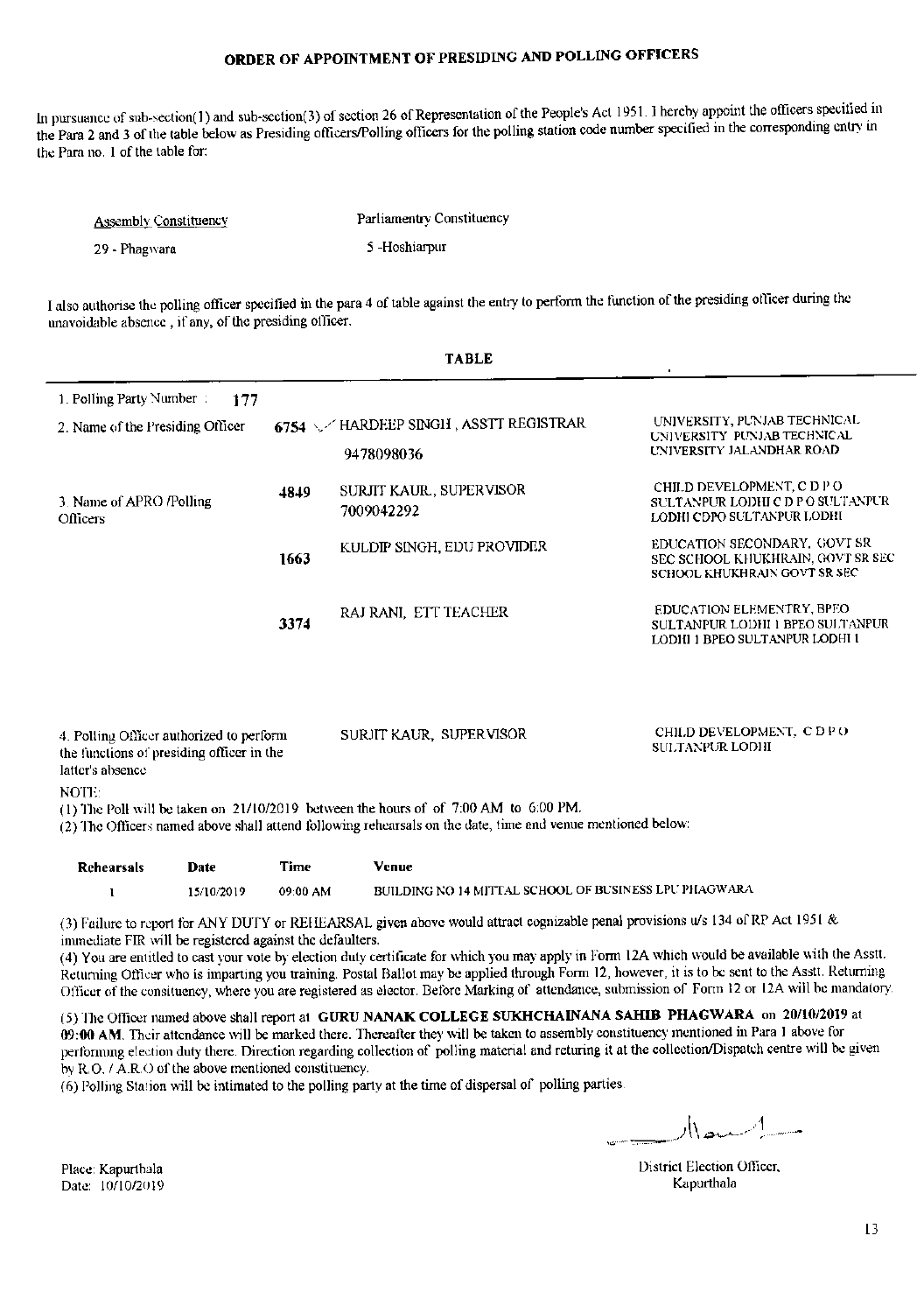In pursuance of sub-section(1) and sub-section(3) of section 26 of Representation of the People's Act 1951. I hereby appoint the officers specified in the Para 2 and 3 of the table below as Presiding officers/Polling officers for the polling station code number specified in the corresponding entry in the Para no. 1 of the table for:

| <b>Assembly Constituency</b> | Parliamentry Constituency |
|------------------------------|---------------------------|
| 29 - Phagwara                | 5-Hoshiarpur              |

I also authorise the polling officer specified in the para 4 of table against the entry to perform the function of the presiding officer during the unavoidable absence, if any, of the presiding officer.

|                                                                                                                                                                                                                                                                                                                                                                                                                             |      | <b>TABLE</b>                                        |                                                                                                  |  |
|-----------------------------------------------------------------------------------------------------------------------------------------------------------------------------------------------------------------------------------------------------------------------------------------------------------------------------------------------------------------------------------------------------------------------------|------|-----------------------------------------------------|--------------------------------------------------------------------------------------------------|--|
| 1. Polling Party Number:<br>2. Name of the Presiding Officer                                                                                                                                                                                                                                                                                                                                                                | 4    | 6756 $\sqrt{KAPIL}$ GUPTA, AST PROF<br>9478098074   | UNIVERSITY, PUNJAI3 TECHNICAL<br>UNIVERSITY PUNJAB TECHNICAL<br>UNIVERSITY JALANDHAR ROAD        |  |
| 1115<br>3. Name of APRO <i>Polling</i><br>Officers                                                                                                                                                                                                                                                                                                                                                                          |      | CHARANJIT KAUR., COMPUTER FACULTY<br>9872252264     | EDUCATION SECONDARY, GOVT HIGH<br>SCHOOL IBRAHIMWAL GOVT HIGH<br>SCHOOL IBRAHIMWAL GOVT HIGH     |  |
|                                                                                                                                                                                                                                                                                                                                                                                                                             | 3395 | SANTOSH KUMARI, ETT TEACHER                         | EDUCATION ELEMENTRY, BPEO<br>SULTANPUR LODHI 1. BPEO SULTANPUR<br>LODHI I BPEO SULTANPUR LODHI I |  |
|                                                                                                                                                                                                                                                                                                                                                                                                                             | 6155 | SARBITT SINGH, MULTIPURPOSE HEALTH<br><b>WORKER</b> | HEALTH AND FAMILY WELFARE, CIVIL<br>SURGEON KAPURTHALA SMO INCH CHC<br><b>TIBBA</b>              |  |
| EDUCATION SECONDARY, GOVT HIGH<br>CHARANJIT KAUR, COMPUTER FACULTY<br>4. Polling Officer authorized to perform<br><b>SCHOOL IBRAHIMWAL</b><br>the functions of presiding officer in the<br>latter's absence<br>NOTE:<br>(1) The Poll will be taken on 21/10/2019 between the hours of of 7:00 AM to 6:00 PM.<br>(2) The Officers named above shall attend following rehearsals on the date, time and venue mentioned below: |      |                                                     |                                                                                                  |  |
| Date<br>Rehearsals                                                                                                                                                                                                                                                                                                                                                                                                          | Time | Venue                                               |                                                                                                  |  |

| Rehearsals | Date       | Time     | Venue                                                 |
|------------|------------|----------|-------------------------------------------------------|
|            | 15/10/2019 | 09:00 AM | BUILDING NO 14 MITTAL SCHOOL OF BUSINESS LPU PHAGWARA |

(3) Failure to report for ANY DUTY or REHEARSAL given above would attract cognizable penal provisions u/s 134 of RP Act 1951 & immediate FIR will be registered against the defaulters.

(4) You are entitled to cast your vote by election duty certificate for which you may apply in Form 12A which would be available with the Asstt. Returning Officer who is imparting you training. Postal Ballot may be applied through Form 12, however, it is to be sent to the Asstt. Returning Officer of the consituency, where you are registered as elector. Before Marking of attendance, submission of Form 12 or 12A will be mandatory.

(5) The Officer named above shall report at GURU NANAK COLLEGE SUKHCHAINANA SAHIB PHAGWARA on 20/10/2019 at 09:00 AM. Their attendance will be marked there. Thereafter they will be taken to assembly constituency mentioned in Para 1 above for performing election duty there. Direction regarding collection of polling material and returing it at the collection/Dispatch centre will be given by  $R.O. / A.R.O.$  of the above mentioned constituency.

(6) Polling Station will be intimated to the polling party at the time of dispersal of polling parties.

 $\mathbb{R}$  -  $\mathbb{R}$ 

District Election Officer, Kapurthala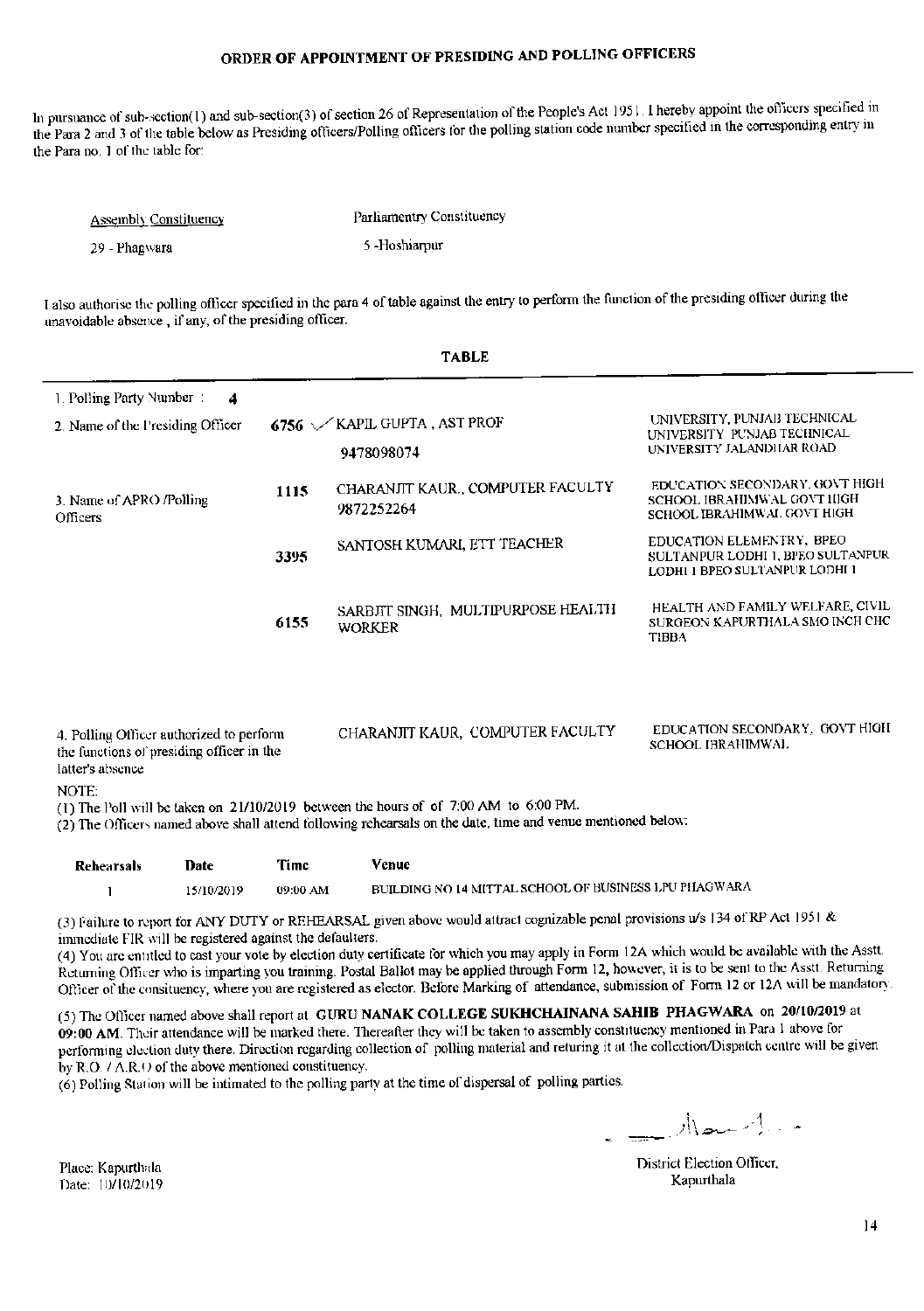In pursuance of sub-section(1) and sub-section(3) of section 26 of Representation of the People's Act 1951. I hereby appoint the officers specified in the Para 2 and 3 of the table below as Presiding officers/Polling officers for the polling station code number specified in the corresponding entry in the Para no. 1 of the table for:

| <b>Assembly Constituency</b> | Parliamentry Constituency |
|------------------------------|---------------------------|
| 29 - Phagwara                | 5-Hoshiarpur              |

I also authorise the polling officer specified in the para 4 of table against the entry to perform the function of the presiding officer during the unavoidable absence, if any, of the presiding officer.

 $m + m + m$ 

| LABLE                                                                                                              |      |                                                                                                                                                                                                                               |                                                                                                  |  |
|--------------------------------------------------------------------------------------------------------------------|------|-------------------------------------------------------------------------------------------------------------------------------------------------------------------------------------------------------------------------------|--------------------------------------------------------------------------------------------------|--|
| 1. Polling Party Number:<br>93<br>2. Name of the Presiding Officer                                                 |      | $6762 \sqrt{MD}$ FUZAIL JAWED, ASSOC PROF<br>9548188922                                                                                                                                                                       | UNIVERSITY, PUNJAB TECHNICAL<br><b>UNIVERSITY PUNJAB TECHNICAL</b><br>UNIVERSITY JALANDHAR ROAD  |  |
| 3. Name of APRO /Polling<br>Officers                                                                               | 1398 | ARVIND KAUR JHAND., DPE<br>8968051177                                                                                                                                                                                         | EDUCATION SECONDARY, GSSS<br>BALERKHANPUR KAPURTHALA GSSS<br><b>BALERKHANPUR KAPURTHALA GSSS</b> |  |
|                                                                                                                    | 2265 | DISHA BHALLA, SC MISTRESS                                                                                                                                                                                                     | EDUCATION SECONDARY, GHS<br><b>MANSOORWAL DONA, GHS</b><br>MANSOORWAL DONA MANSOORWAL            |  |
|                                                                                                                    | 1782 | VIPAN KUMAR, ACT                                                                                                                                                                                                              | EDUCATION SECONDARY, GOVT HIGH<br><b>SCHOOL SANDHU CHATHA</b><br>KAPURTHALA GOVT HIGH SCHOOL     |  |
| 4. Polling Officer authorized to perform<br>the functions of presiding officer in the<br>latter's absence<br>NOTE: |      | ARVIND KAUR JHAND, DPE<br>(1) The Poll will be taken on 21/10/2019 between the hours of of 7:00 AM to 6:00 PM.<br>(2) The Officers named above shall attend following rehearsals on the date, time and venue mentioned below: | EDUCATION SECONDARY, GSSS<br><b>BALERKHANPUR KAPURTHALA</b>                                      |  |
|                                                                                                                    |      |                                                                                                                                                                                                                               |                                                                                                  |  |

| Rehearsals | Date       | Time     | Venue                                                 |
|------------|------------|----------|-------------------------------------------------------|
|            | 15/10/2019 | 09:00 AM | BUILDING NO 14 MITTAL SCHOOL OF BUSINESS LPU PHAGWARA |

(3) Failure to report for ANY DUTY or REHEARSAL given above would attract cognizable penal provisions u/s 134 of RP Act 1951 & immediate FIR will be registered against the defaulters.

(4) You are entitled to cast your vote by election duty certificate for which you may apply in Form 12A which would be available with the Asstt. Returning Officer who is imparting you training. Postal Ballot may be applied through Form 12, however, it is to be sent to the Asstt. Returning Officer of the consituency, where you are registered as elector. Before Marking of attendance, submission of Form 12 or 12A will be mandatory.

(5) The Officer named above shall report at GURU NANAK COLLEGE SUKHCHAINANA SAHIB PHAGWARA on 20/10/2019 at 09:00 AM. Their attendance will be marked there. Thereafter they will be taken to assembly constituency mentioned in Para 1 above for performing election duty there. Direction regarding collection of polling material and returing it at the collection/Dispatch centre will be given by R.O. / A.R.O of the above mentioned constituency.

(6) Polling Station will be intimated to the polling party at the time of dispersal of polling parties.

 $1 - 1$ مسلمین <sub>دین</sub>

District Election Officer, Kapurthala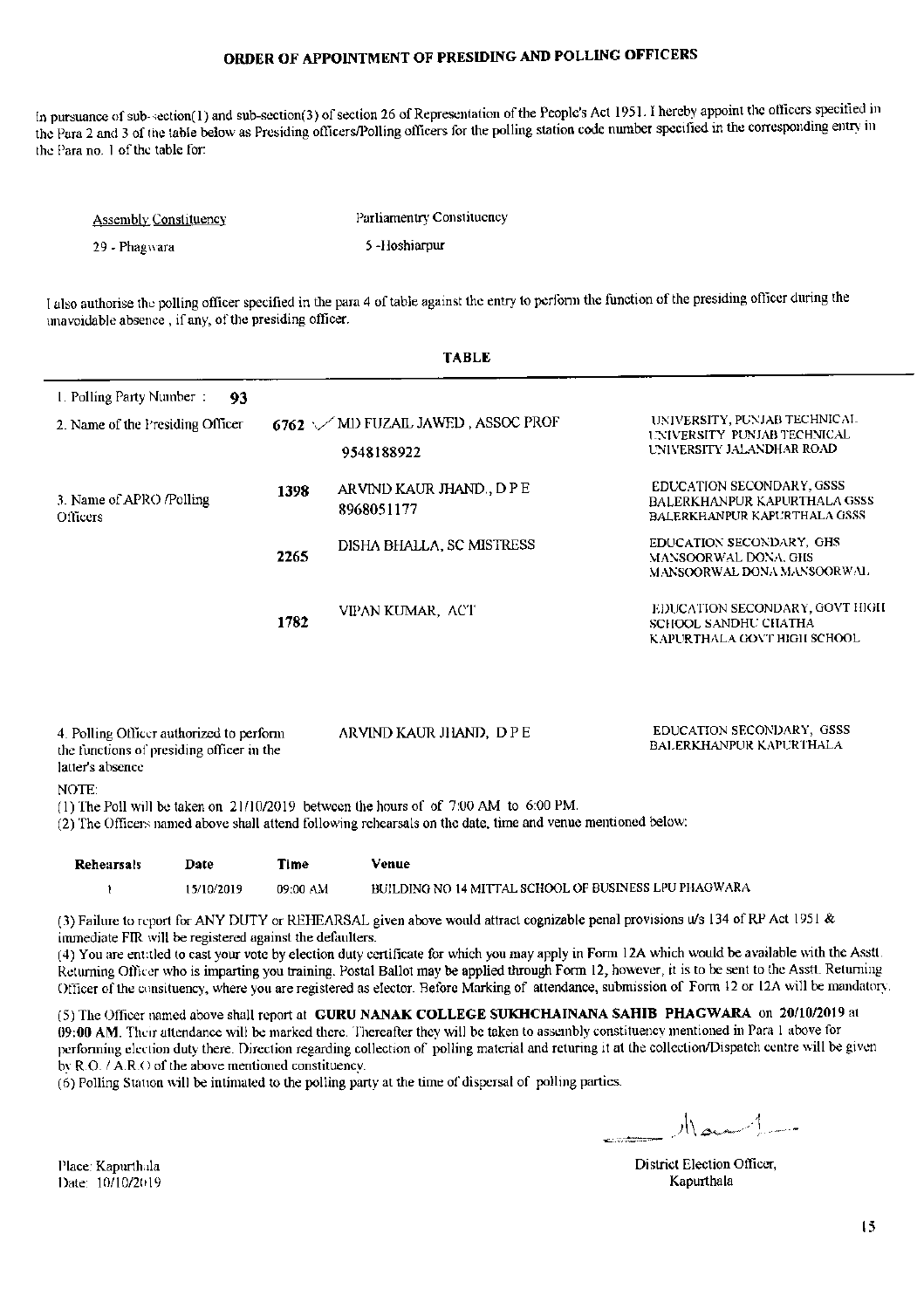In pursuance of sub-section(1) and sub-section(3) of section 26 of Representation of the People's Act 1951. I hereby appoint the officers specified in the Para 2 and 3 of the table below as Presiding officers/Polling officers for the polling station code number specified in the corresponding entry in the Para no. 1 of the table for:

| <b>Assembly Constituency</b> | Parliamentry Constituency |
|------------------------------|---------------------------|
| 29 - Phagwara                | 5 -Hoshiarpur             |

I also authorise the polling officer specified in the para 4 of table against the entry to perform the function of the presiding officer during the unavoidable absence, if any, of the presiding officer.

 $T$  and  $T$ 

|                                                                                                                                                                                                                                    |                             | , , , , , ,                                                                                                                                                                                           |                                                                                                     |
|------------------------------------------------------------------------------------------------------------------------------------------------------------------------------------------------------------------------------------|-----------------------------|-------------------------------------------------------------------------------------------------------------------------------------------------------------------------------------------------------|-----------------------------------------------------------------------------------------------------|
| 1. Polling Party Number:<br>50                                                                                                                                                                                                     |                             |                                                                                                                                                                                                       |                                                                                                     |
| 2. Name of the Presiding Officer                                                                                                                                                                                                   |                             | 6763 $\sqrt{}$ DINESH GUPTA, AST PROF                                                                                                                                                                 | UNIVERSITY, PUNJAB TECHNICAL<br><b>I INIVERSITY PUNJAB TECHNICAL</b>                                |
|                                                                                                                                                                                                                                    |                             | 9478098045                                                                                                                                                                                            | UNIVERSITY JALANDHAR ROAD                                                                           |
| 5308<br>3. Name of APRO /Polling<br>Officers<br>3028                                                                                                                                                                               |                             | MUKTA XALXO., OFFICE SUPDT<br>7889257709                                                                                                                                                              | RAILWAY, RAIL COACH FACTORY<br>KAPURTHALA 150960 G BRANCH                                           |
|                                                                                                                                                                                                                                    |                             | LEENA CHADHA, ETT                                                                                                                                                                                     | EDUCATION ELEMENTRY. BPEO<br>KAPURTHALA 3, BPEO KAPURTHALA 3<br><b>BPEO KAPURTHALA 3</b>            |
|                                                                                                                                                                                                                                    | 2420                        | NITIN KALRA, INSPECTOR AUDIT                                                                                                                                                                          | COOPERATIVE SOCIETIES, AUDIT CO<br>OPERATIVE SOCIETEIES KAPURTHALA<br>AUDIT CO OPERATIVE SOCIETEIES |
| 4. Polling Officer authorized to perform<br>the functions of presiding officer in the<br>latter's absence<br>NOTE:                                                                                                                 |                             | MUKTA XALXO, OFFICE SUPDT                                                                                                                                                                             | RAILWAY, RAIL COACH FACTORY<br><b>KAPURTHALA</b>                                                    |
|                                                                                                                                                                                                                                    |                             | (1) The Poll will be taken on $21/10/2019$ between the hours of of 7:00 AM to 6:00 PM.<br>(2) The Officers named above shall attend following rehearsals on the date, time and venue mentioned below: |                                                                                                     |
| $\mathbf{D}$ . Lessons de la companyation de la companyation de la companyation de la companyation de la companyation de la companyation de la companyation de la companyation de la companyation de la companyation de la company | $\mathbf{T}$ , $\mathbf{I}$ | $\mathbf{v}$ , $\mathbf{v}$                                                                                                                                                                           |                                                                                                     |

Rehearsals Date Time Venue BUILDING NO 14 MITTAL SCHOOL OF BUSINESS LPU PHAGWARA 15/10/2019 09:00 AM  $\mathbf{I}$ 

(3) Failure to report for ANY DUTY or REHEARSAL given above would attract cognizable penal provisions u/s 134 of RP Act 1951 & immediate FIR will be registered against the defaulters.

(4) You are entitled to cast your vote by election duty certificate for which you may apply in Form 12A which would be available with the Asstt. Returning Officer who is imparting you training. Postal Ballot may be applied through Form 12, however, it is to be sent to the Asstt. Returning Officer of the consituency, where you are registered as elector. Before Marking of attendance, submission of Form 12 or 12A will be mandatory.

(5) The Officer named above shall report at GURU NANAK COLLEGE SUKHCHAINANA SAHIB PHAGWARA on 20/10/2019 at 09:00 AM. Their attendance will be marked there. Thereafter they will be taken to assembly constituency mentioned in Para 1 above for performing election duty there. Direction regarding collection of polling material and returing it at the collection/Dispatch centre will be given by R.O. / A.R.O of the above mentioned constituency.

(6) Polling Station will be intimated to the polling party at the time of dispersal of polling parties.

Macelle

District Election Officer, Kapurthala

Place: Kapurthala Date: 10/10/2019

 $\overline{a}$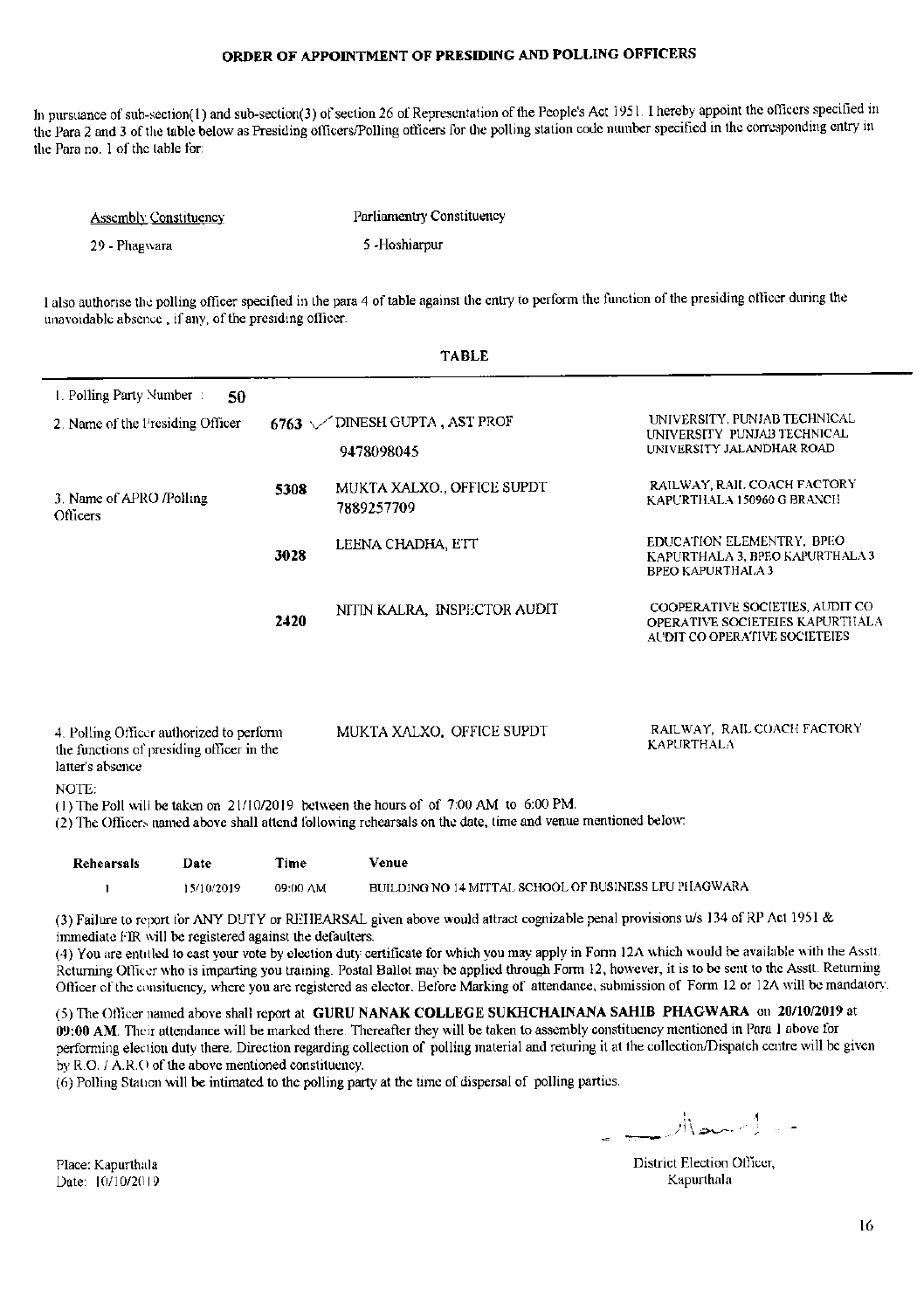In pursuance of sub-section(1) and sub-section(3) of section 26 of Representation of the People's Act 1951. I hereby appoint the officers specified in the Para 2 and 3 of the table below as Presiding officers/Polling officers for the polling station code number specified in the corresponding entry in the Para no. 1 of the table for:

| <b>Assembly Constituency</b> | Parliamentry Constituency |
|------------------------------|---------------------------|
| 29 - Phagwara                | 5 - Hoshiarpur            |

I also authorise the polling officer specified in the para 4 of table against the entry to perform the function of the presiding officer during the unavoidable absence, if any, of the presiding officer.

**TADID** 

|                                                                                                                                                                                                                |      | ,,,,,,                                     |                                                                                                  |  |
|----------------------------------------------------------------------------------------------------------------------------------------------------------------------------------------------------------------|------|--------------------------------------------|--------------------------------------------------------------------------------------------------|--|
| 1. Polling Party Number:                                                                                                                                                                                       | 33   |                                            |                                                                                                  |  |
| 2. Name of the Presiding Officer                                                                                                                                                                               |      | 6796 $\sqrt{}$ VARINDERJIT SINGH, AST PROF | UNIVERSITY, PUNJAB TECHNICAL<br>UNIVERSITY PUNJAB TECHNICAL                                      |  |
|                                                                                                                                                                                                                |      | 9914100789                                 | UNIVERSITY JALANDHAR ROAD                                                                        |  |
| 3. Name of APRO /Polling<br><b>Officers</b>                                                                                                                                                                    | 5508 | RAJENDER KUMAR., STENO I<br>9653640227     | RAILWAY, RAIL COACH FACTORY<br>KAPURTHALA 255823 STORE SHELL                                     |  |
|                                                                                                                                                                                                                | 2351 | <b>JASBIR SINGH, PO</b>                    | AGRICULTURE, RICE RESEARCH<br>CENTRE KAPURTHALA, RICE RESEARCH<br><b>CENTRE KAPURTHALA DISTT</b> |  |
|                                                                                                                                                                                                                | 3499 | TARWINDERJIT SINGH, J R ASSTT              | COOPERATIVE SOCIETIES, DEPUTY<br>REGISTRAR OFFICE KAPURTHALA<br>DEPUTY REGISTRAR OFFICE          |  |
| 4. Polling Officer authorized to perform<br>the functions of presiding officer in the<br>latter's absence                                                                                                      |      | RAJENDER KUMAR, STENO I                    | RAILWAY, RAIL COACH FACTORY<br><b>KAPURTHALA</b>                                                 |  |
| NOTE:<br>(1) The Poll will be taken on $21/10/2019$ between the hours of of 7.00 AM to 6.00 PM.<br>(2) The Officers named above shall attend following rehearsals on the date, time and venue mentioned below: |      |                                            |                                                                                                  |  |
| Rehearsals<br>Date                                                                                                                                                                                             | Time | Venue                                      |                                                                                                  |  |

BUILDING NO 14 MITTAL SCHOOL OF BUSINESS LPU PHAGWARA 15/10/2019 09:00 AM  $\mathbf{I}$ 

(3) Failure to report for ANY DUTY or REHEARSAL given above would attract cognizable penal provisions u/s 134 of RP Act 1951 & immediate FIR will be registered against the defaulters.

(4) You are entitled to cast your vote by election duty certificate for which you may apply in Form 12A which would be available with the Asstt. Returning Officer who is imparting you training. Postal Ballot may be applied through Form 12, however, it is to be sent to the Asstt. Returning Officer of the consituency, where you are registered as elector. Before Marking of attendance, submission of Form 12 or 12A will be mandatory.

(5) The Officer named above shall report at GURU NANAK COLLEGE SUKHCHAINANA SAHIB PHAGWARA on 20/10/2019 at 09:00 AM. Their attendance will be marked there. Thereafter they will be taken to assembly constituency mentioned in Para 1 above for performing election duty there. Direction regarding collection of polling material and returing it at the collection/Dispatch centre will be given by  $R.O. / A.R.O.$  of the above mentioned constituency.

(6) Polling Station will be intimated to the polling party at the time of dispersal of polling parties.

District Election Officer, Kapurthala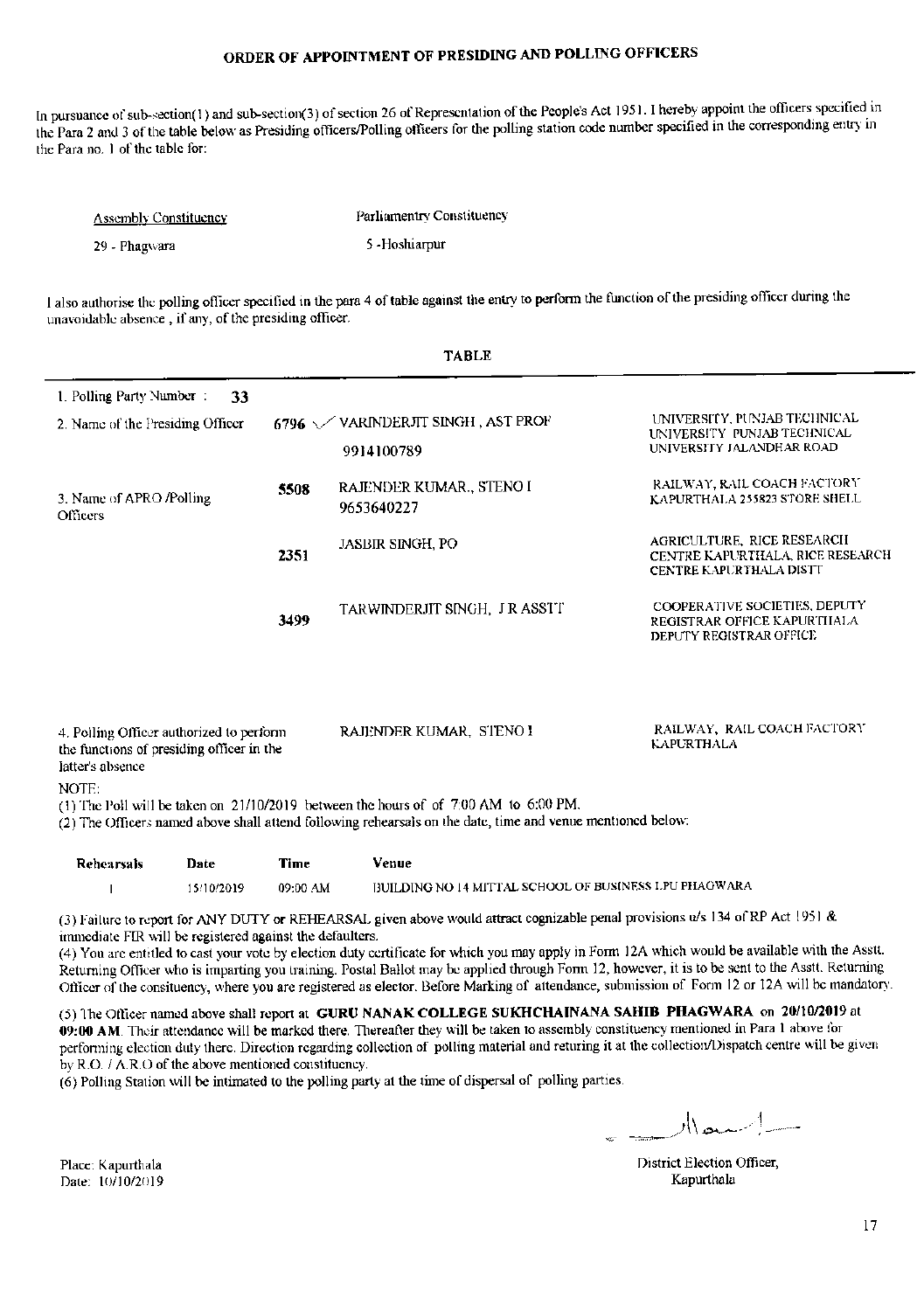In pursuance of sub-section(1) and sub-section(3) of section 26 of Representation of the People's Act 1951. I hereby appoint the officers specified in the Para 2 and 3 of the table below as Presiding officers/Polling officers for the polling station code number specified in the corresponding entry in the Para no. 1 of the table for:

| <b>Assembly Constituency</b> | Parliamentry Constituency |
|------------------------------|---------------------------|
| 29 - Phagwara                | 5-Hoshiarpur              |

I also authorise the polling officer specified in the para 4 of table against the entry to perform the function of the presiding officer during the unavoidable absence, if any, of the presiding officer.

ma bilo

|                                                                                                                                                                                                                |               | , Adij                                                                                                                                                                                              |                                                                                                       |  |  |
|----------------------------------------------------------------------------------------------------------------------------------------------------------------------------------------------------------------|---------------|-----------------------------------------------------------------------------------------------------------------------------------------------------------------------------------------------------|-------------------------------------------------------------------------------------------------------|--|--|
| 1. Polling Party Number:<br>214                                                                                                                                                                                |               |                                                                                                                                                                                                     |                                                                                                       |  |  |
| 2. Name of the Presiding Officer                                                                                                                                                                               | 6804 $\times$ | DR JUJHAR SINGH , AST PROF                                                                                                                                                                          | UNIVERSITY, PUNJAB TECHNICAL<br>UNIVERSITY PUNJAB TECHNICAL                                           |  |  |
|                                                                                                                                                                                                                |               | 9465884831                                                                                                                                                                                          | UNIVERSITY JALANDHAR ROAD                                                                             |  |  |
| 1178<br>3. Name of APRO /Polling<br>Officers                                                                                                                                                                   |               | SUKHWINDER KAUR., SC MISTRESS<br>9815276409                                                                                                                                                         | EDUCATION SECONDARY, GOVT HIGH<br>SCHOOL HABITPUR SULTANPUR LODHI<br><b>GOVT HIGH SCHOOL HABITPUR</b> |  |  |
|                                                                                                                                                                                                                | 5291          | DALJIT KAUR, JR CLERK                                                                                                                                                                               | RAILWAY, RAIL COACH FACTORY<br>KAPURTHALA, 360625 ELECTRICAL                                          |  |  |
|                                                                                                                                                                                                                | 4583          | GURDAWAL SINGH, INSTRUCTOR                                                                                                                                                                          | TECHNICAL EDUCATION AND<br>INDUSTRIAL TRAINING, TECHNICAL<br>EDUCATION AND INDUSTRIAL                 |  |  |
| EDUCATION SECONDARY, GOVT HIGH<br>SUKHWINDER KAUR. SC MISTRESS<br>4. Polling Officer authorized to perform<br>SCHOOL HABITPUR SULTANPUR LODHI<br>the functions of presiding officer in the<br>latter's absence |               |                                                                                                                                                                                                     |                                                                                                       |  |  |
| NOTE:                                                                                                                                                                                                          |               | (1) The Poll will be taken on 21/10/2019 between the hours of of 7:00 AM to 6:00 PM.<br>(2) The Officers named above shall attend following rehearsals on the date, time and venue mentioned below: |                                                                                                       |  |  |
| <b>Rehearsals</b><br>Date                                                                                                                                                                                      | Time          | Venue                                                                                                                                                                                               |                                                                                                       |  |  |

| Rehearsals | Date       | Time     | Venue                                                 |
|------------|------------|----------|-------------------------------------------------------|
|            | 15/10/2019 | 09:00 AM | BUILDING NO 14 MITTAL SCHOOL OF BUSINESS LPU PHAGWARA |

(3) Failure to report for ANY DUTY or REHEARSAL given above would attract cognizable penal provisions u/s 134 of RP Act 1951 & immediate FIR will be registered against the defaulters.

(4) You are entitled to cast your vote by election duty certificate for which you may apply in Form 12A which would be available with the Asstt. Returning Officer who is imparting you training. Postal Ballot may be applied through Form 12, however, it is to be sent to the Asstt. Returning Officer of the consituency, where you are registered as elector. Before Marking of attendance, submission of Form 12 or 12A will be mandatory.

(5) The Officer named above shall report at GURU NANAK COLLEGE SUKHCHAINANA SAHIB PHAGWARA on 20/10/2019 at 09:00 AM. Their attendance will be marked there. Thereafter they will be taken to assembly constituency mentioned in Para 1 above for performing election duty there. Direction regarding collection of polling material and returing it at the collection/Dispatch centre will be given by R.O. / A.R.O of the above mentioned constituency.

(6) Polling Station will be intimated to the polling party at the time of dispersal of polling parties.

- - - اسمعد الز

District Election Officer, Kapurthala